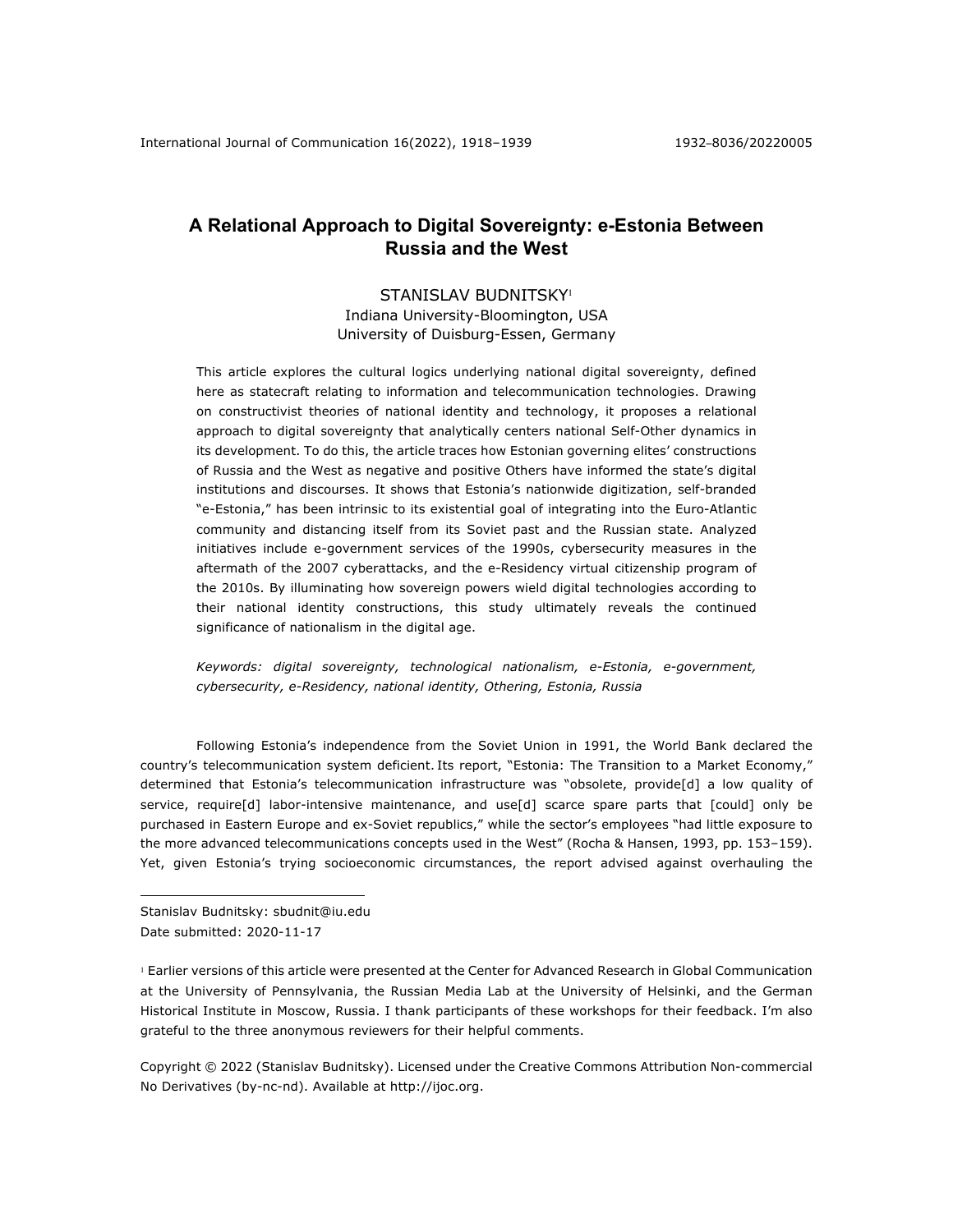telecommunication system with expensive Western technologies: "Though difficult, reestablishing supply ties with the East—particularly for spare parts—will be essential to the network's ongoing operations" (Rocha & Hansen, 1993, p. 154).

Estonia defied the World Bank's recommendations, which would have reinforced the republic's dependency on its former metropole (Högselius, 2005, Ch. 5–6). In fact, by the late 1980s, Soviet Estonia's Ministry of Communications had already slowed the installation of Soviet equipment in anticipation of Estonia's imminent political and infrastructural reorientation toward the West. In 1990, Tallinn seceded its telecommunication functions from Moscow to establish a mobile telephony network with Finnish and Swedish partners. Throughout the 1990s, Estonia replaced its Soviet-era information and telecommunication technologies (ICT) with Western and homegrown ones while exporting its discarded equipment to other ex-Soviet states.

Estonia's technological pivot westward was an integral part of its national ideology of "returning to Europe," an existential goal of integrating into the Euro-Atlantic community while materially and symbolically distancing from its Soviet past and the Russian state. Estonia made the digitization of its state and society a national priority. Globally, the government promoted the country's embrace of digital technologies, which it branded "e-Estonia," as epitomizing Estonia's transition from a poor postsocialist state to a full-fledged member of the developed liberal West.

This episode in Estonia's technopolitical history shows that the relationship between the state's official national identity and Others shapes its digital sovereignty. To illustrate the constitutive role of Self-Other dynamics for digital sovereignty, this article examines why and how Estonian governing elites' cultural constructions of Estonia's Russian and Western Others have informed the state's digital institutions and discourses. The proposed relational approach to digital sovereignty is contextual rather than causal. It offers the Self-Other dynamic as a sociohistorical lens through which digital sovereignty's development can be meaningfully understood in retrospect. This lens does not purport to account for the totality of the state's technopolitical decision making but illuminates their broader cultural logics.

### **Digital Sovereignty, National Identity, and the Other**

Digital sovereignty discourses and practices have proliferated over the past decade. Broadly, digital sovereignty refers to control over respective digital domains by users, corporations, social and political movements, and national governments (Couture & Toupin, 2019; Floridi, 2020; Hummel, Braun, Tretter, & Dabrock, 2021; Pohle & Thiel, 2020). In the context of nation-states, digital sovereignty often connotes protectionist measures imposed by national governments on the operation of digital technologies within the state's physical territory, such as data localization and content filtering. By contrast, I conceptualize digital sovereignty more expansively as statecraft in the field of ICTs, including ICT-related official narratives, law and policy making, education, infrastructure, bureaucracy, diplomacy, and other institutionalized domains in domestic and foreign affairs. This conceptualization transcends the persistent analytical binary of democratic and authoritarian approaches to digital governance. It illuminates the reality that governments of all political systems and ideological persuasions deploy digital technologies to bolster sovereign power.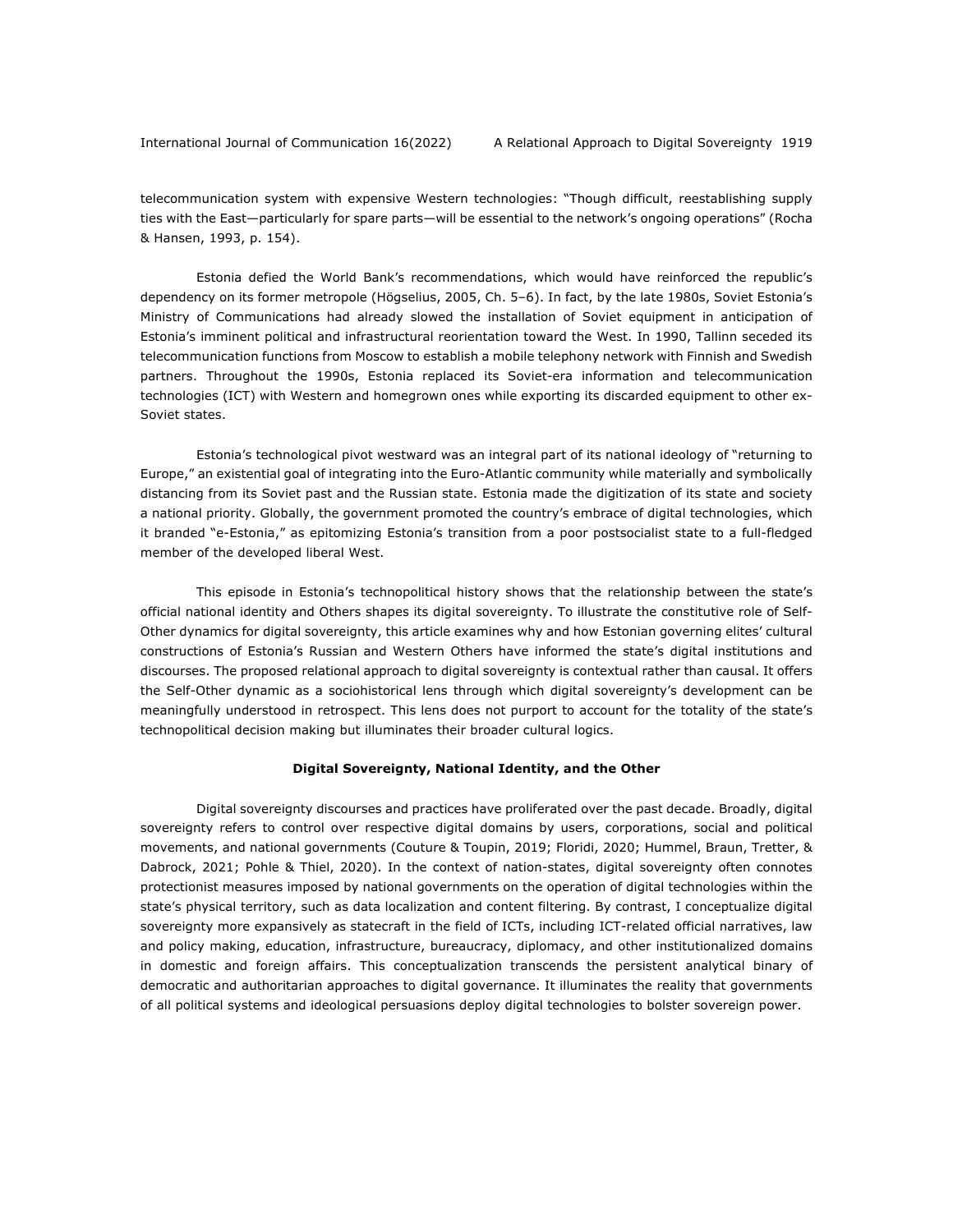How national governments employ *the language* of digital sovereignty reflects their ideological commitments. Since the 1970s, countries resisting the influx of Western and especially U.S. technological and cultural products have advanced the cause of national informational and technological sovereignty (Carlsson, 2003). Continuing this tradition in the 21st century, China, Russia, and their political allies have championed the notion of sovereignty in the digital sphere to challenge perceived U.S. digital hegemony (Budnitsky & Jia, 2018). Given the term's genealogy, Estonia has shunned the rhetoric of digital sovereignty to underscore its affiliation with the Western liberal-democratic camp.

Instead, since the mid-1990s, Estonia has followed within the European Union's "information society" framework (Velmet, 2020). This liberal market-oriented vision of information society holds that digital technology heralds democratic and socioeconomic progress, while celebrating "openness" in digital networks as embodying the liberal values of governmental transparency, democratic participation, and individual empowerment (e.g., open data, open government, and open electronic borders; Schulte, 2013, Ch. 4). Estonia's information society approach has mirrored the European Union's principles expressly to "keep pace with European developments" (Estonian Informatics Council, 1998, p. 12). Tellingly, then Estonian Foreign Minister (1996–2002) and future president (2006–2016) Toomas Ilves coined the term "e-Estonia" in 2000 as a nod to the European Union's information society program "eEurope" (Ilves, 2000).

More recently, Estonia and other liberal democracies have begun reappropriating the terminology of digital sovereignty. In March 2021, the Estonian prime minister Kaja Kallas (2021–present), together with German, Danish, and Finnish leaders, proposed to accelerate strengthening Europe's autonomy and competitiveness in the digital sphere vis-à-vis the United States and China. The proposal explains that European digital sovereignty is built on "a strong transatlantic relationship" and is not about "taking a protectionist approach" (Merkel, Frederiksen, Marin, & Kallas, 2021, p. 1). It insists that Europe's digital sovereignty is "part of a global world with global supply chains" and is "committed to open markets and to free, fair and rules-based trade" (Merkel et al., 2021, p. 1). In elaborating their understanding of digital sovereignty, the proposal's signatories tried distancing digital sovereignty's liberal European conceptualization from its persistent associations with autarky and authoritarianism.

While advancing differing framings and practices of digital sovereignty, liberal and illiberal regimes are similarly guided by and committed to upholding respective national identity projects in their engagement with digital technologies. National identity discourse as propagated by the governing elite defines the nation's historical origins, membership criteria, sociopolitical values, relation to state institutions, and aspirations (Calhoun, 1997). National identities, in turn, find their reflection "in the design and fulfillment of nation-specific scientific and/or technological projects" that "at once describe attainable futures and prescribe futures that states believe ought to be attained" (Jasanoff & Kim, 2009, p. 120). Especially during the post–WWII decades of rapid technological advances and a global wave of nation-building, political leaders seeking to "refashion the identities and trajectories of their nations turned to the transformative potential of science and technology to fill out the contours of imagined futures" (Krige & Wang, 2015, p. 171). With the advent of digital technologies, governing elites discursively and materially incorporated them into their national identity projects (Dumitrica, 2015; Möllers, 2020; Schulte, 2013).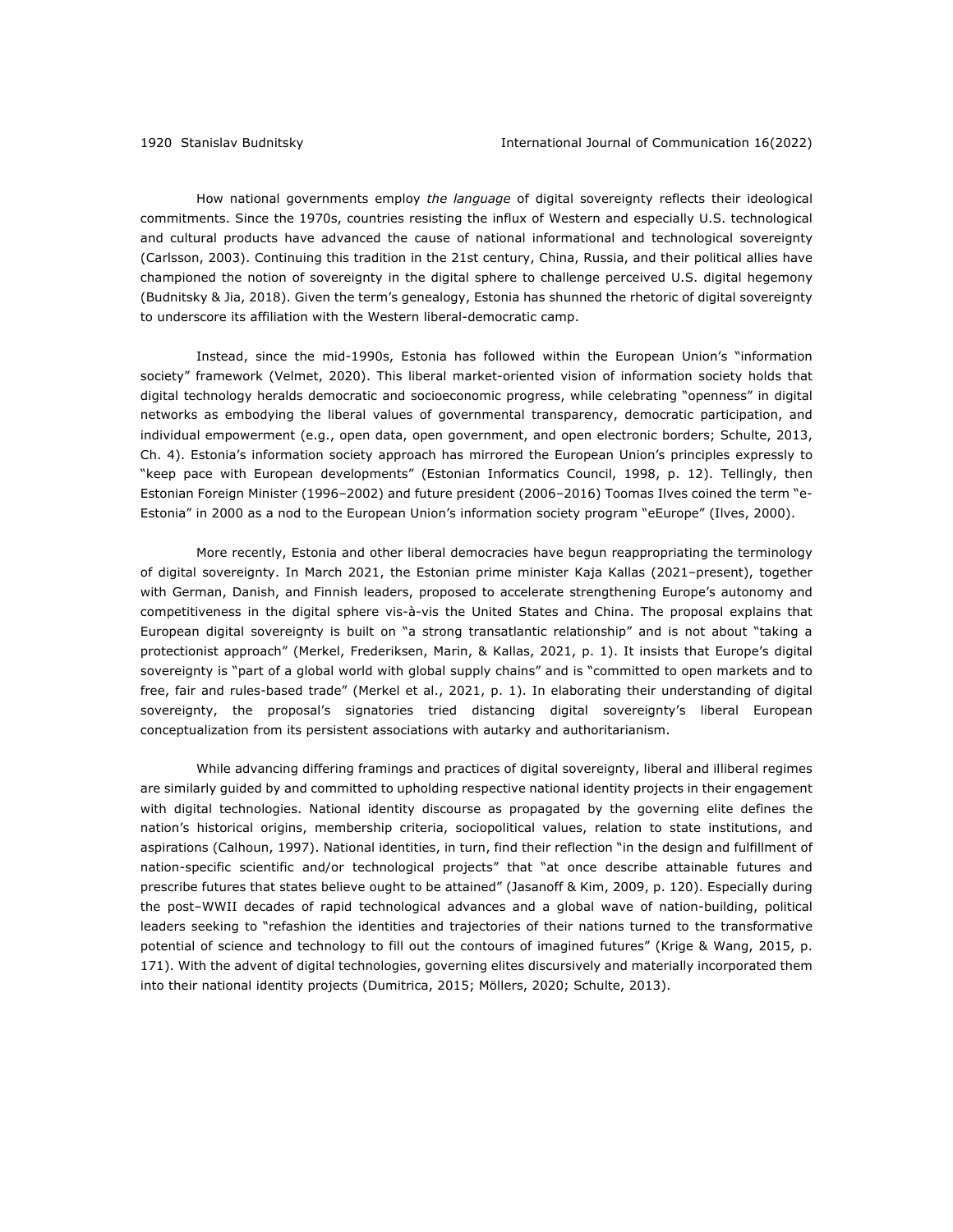If national identity shapes the state's digital sovereignty, it follows that national Others must play a formative role in this process too. As the political philosopher Seyla Benhabib (2002) explains, "human cultures [are] constant creations, recreations, and negotiations of imaginary boundaries between 'we' and the 'other(s).' [. . .] A self is a self only because it distinguishes itself from a real, or more often than not imagined, 'other'" (p. 8; see also Triandafyllidou, 1998). For nation-states, an Other can be a historical period in the country's past, an ethnocultural minority living inside or outside the country, another and often neighboring state, and various sociopolitical phenomena (e.g., colonialism, communism, immigration) against which meaning-making elites forge national identity. In Estonia, the official national identity narrative constructs the republic's Soviet past, its Russian-speaking minority, and the Russian state as negative and, at times, threatening tripartite Russian Other whose influence upon Estonian society must be minimized (Petersoo, 2007). By contrast, the liberal West, especially Finland and Scandinavia, and Estonia's first period of national independence (1918–1940) serve as its positive Others to be emulated.

Otherness has always shaped national technopolitical histories. For example, multiple states have carried out grandiose projects that would constitute the crux of their national identity and technological sovereignty as a safeguard against U.S. dominance. Canada's perceived "threat of American expansion" into its economic and cultural space informed the government's plan for the national railway and radio systems in the late 19th and early 20th centuries (Charland, 1986). Likewise, anxiety about "economic and cultural colonization of France by the United States" served as an impetus for France's post–WWII quest to become a nuclear great power (Hecht, 2009, pp. 38–43).

In the digital era, the Self-Other binary still conditions elite thinking about technological politics. At the 2017 European Dialogue on Internet Governance in Tallinn, for example, Estonian President Kersti Kaljulaid (2016–2021) categorically depicted Internet geopolitics as a struggle of liberal democracies united by "the faith in the sanctity of the individual human spirit and freedom" against "authoritarian regimes" with "a fundamentally different value system and no regard for human dignity and freedom of speech" (Kaljulaid, 2017, paras. 1–4). Based on this dichotomy, Kaljulaid (2017) argued that democracies had to "maintain cyber space for the white powers and not abandon it to the dark forces" (para. 16).

Despite its importance for structuring digital politics, the national Self-Other dynamic in this context has received little attention. David Morley and Kevin Roberts (1995), for example, analyze "technoorientalism"—Western construction of Japan's technological superiority in the late 1980s and early 1990s to investigate "why, at this historical moment, this particular Other should occupy such a threatening position in the Western imagination" (p. 147). Florian Schneider's (2018) exploration of China's "digital nationalism" looks into how individual Chinese "networked actors use ICTs to shape nationalist discourse [. . .] vis-à-vis Japan as foreign Other" (p. 16). Norma Möllers (2020) considers how "Germany's Others"— China, Russia, and ISIS—inform the government's cybersecurity policy (pp. 10–17). Meanwhile, scholars of e-Estonia acknowledge the significance of Estonia's relations with Russia and the West but are yet to employ the Self-Other dynamic as their guiding analytic (for exceptions, see, e.g., Drechsler, 2018; Savchenko, 2019). My analysis draws on and contributes to these literatures on technological nationalism in the digital age and on e-Estonia as its prime example.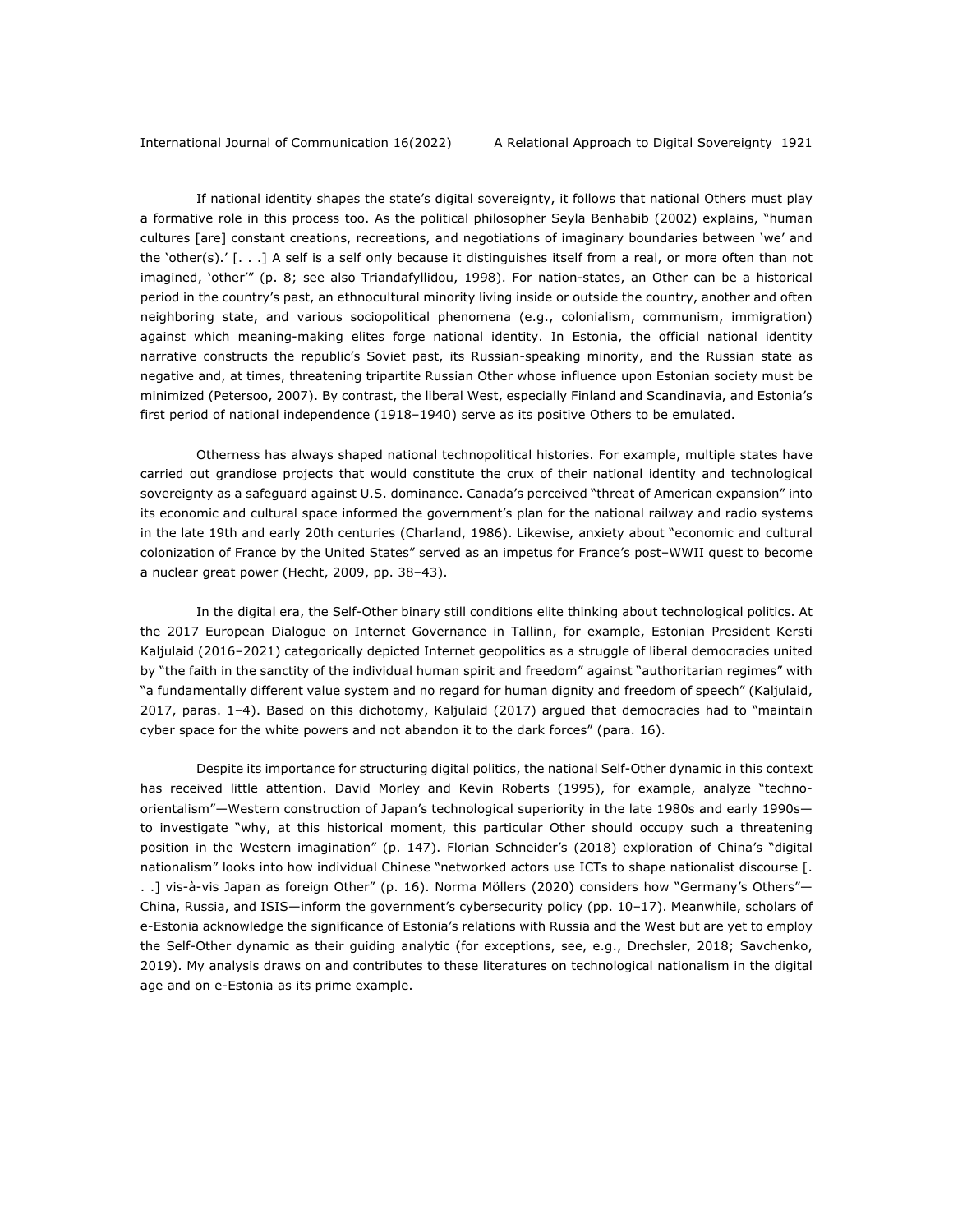# **Methodology and Organization**

This article's task is to narratively retrace how Estonian governing elites' cultural constructions of Estonia's Others have shaped Estonia's digital sovereignty. Digital sovereignty encompasses formal and informal ICT-related institutions overseen by the state. Estonia's digital sovereignty includes, for example, its cybersecurity policy framework outlined in doctrinal documents, the brick-and-mortar infrastructure of the Tallinn-based NATO Cooperative Cyber Defense Center of Excellence, and its reputation as a leading international cybersecurity norm entrepreneur.

In line with the article's focus on digital sovereignty as a state project, I view Estonian governing elites as the social agents foremost responsible for its institutional development. By governing elites, I mean representatives of the Estonian state with decision- and meaning-making powers over national identity, digital sovereignty, and their interrelationship. To be sure, Estonian and foreign private and civil society sectors have been crucial for the country's digital sovereignty via investment into the ICT sector, research and development, global promotion of e-Estonia, and in other capacities. Yet the guiding and coordinating role belongs to the state.

For Estonian elites, the existential mission of digitization as a material and discursive project is bolstering Estonian national sovereignty (Drechsler, 2018; Savchenko, 2019). Estonia's global reputation as a digital innovator, the logic goes, ensures the Western community's outsized attention on this small country. Estonian elites trust that this favorable recognition will translate into tangible foreign assistance, particularly in a confrontation with Russia.

Estonia advances a Cinderella-like story of its transformation from a poor, backward postsocialist state into a prospering Western technological trendsetter (Drechsler, 2018; Mäe, 2017). Though this account is partially justifiable, Estonian officials inflate claims about e-Estonia to attract global attention. Western journalists and politicians uncritically regurgitate these boastful claims, casting recent Estonian history as a feelgood teleological narrative of successful technological and market reforms. A typical Western media headline reads, "In Estonia, Communism's Collapse Paved the Way for Wi-Fi Everywhere" (de Pommereau, 2011).

In reconstructing elite logics and their institutional implications, I triangulate my critical reading of primary texts representing Estonian state discourses on national identity and digital sovereignty, secondary sources on e-Estonia's institutional development, such as analytical and statistical reports, and scholarship on Estonia's historical, political, and digital developments. My interpretive analysis explores meaning making by Estonian elites, mining the texts for representations of the national past, the desired future, and digital technologies' role within them (see Jasanoff, 2015, pp. 24–27; Schulte, 2013, pp. 5–10). This analysis examines the symbolic and cultural resources that speakers employ in seeking to naturalize their worldviews, including tropes, metaphors, analogies, and others. Official discourses of the state, such as policy documents and political talk, serve as particularly fruitful sites of discovery for this task.

In selecting the primary sources, I followed the dictum of casting the net widely until additional data no longer offered new insights. The primary texts came predominantly from Estonian official political and policy discourses (e.g., statements, interviews, doctrines). I located these texts through the websites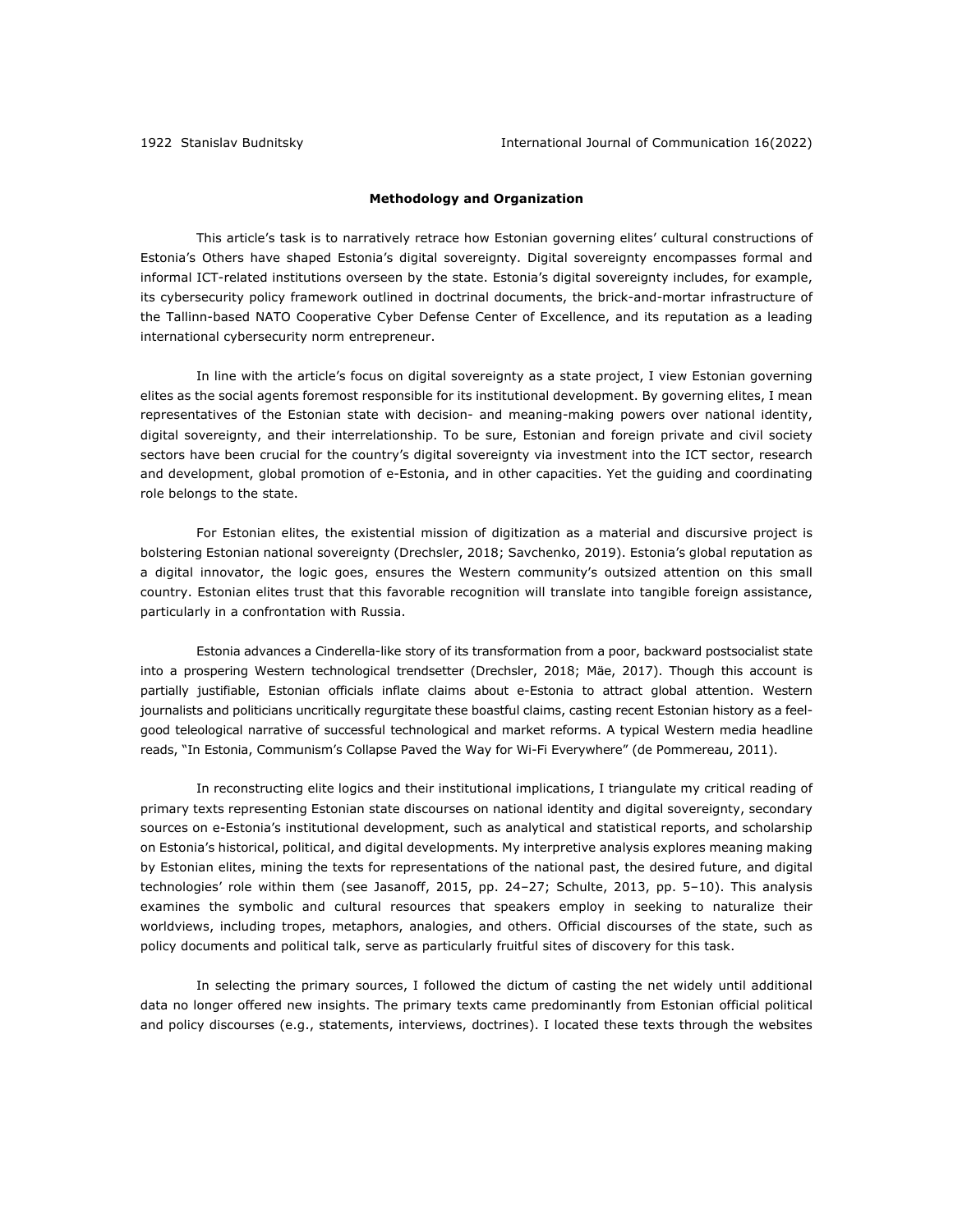of institutions that were found to be of greatest relevance to my analytical goals (office of the president, ministry of foreign affairs, e-Estonia, and others). Because Estonia's national and digital sovereignty rely on continued symbolic recognition and material support from Western publics and especially decision-making elites, the bulk of the analyzed texts represents Estonia's foreign-facing discourse.

Since Self-Other dynamics unfold over years, decades, and often centuries, this analysis adopts a historical perspective. This long-term lens incorporates Estonia's relations with its Others in the last century and the entire three-decade span of Estonia's digital sovereignty. Although this panoramic view historicizes Estonia's digital sovereignty, its ability to closely scrutinize interactions among relevant social actors, ideas, and institutions is necessarily limited.

The empirical discussion proceeds in four parts. The first section provides an account of turning points in 20th-century Estonian history. It thus reveals the historical origins of official national identity narratives in post-1991 Estonia. The subsequent three empirical sections trace how these narratives, particularly Estonian governing elites' cultural constructions of their Russian and Western Others, have directed the development of Estonia's digital sovereignty.

An Other's influence on the national Self is most prominent during the early stages of national identity formation, acute sociopolitical change and crises, and other unsettled times (Petersoo, 2007, p. 118; Triandafyllidou, 1998, p. 603). Accordingly, each of the three empirical sections examines a turbulent moment in Estonia's history to show how Self-Other relations influenced digital sovereignty. One section analyzes the period of intensive identity- and state-formation between Estonia's independence in 1991 and its accession to the European Union and NATO in 2004, which laid the foundations of Estonia's digital sovereignty. Another examines the critical period following Russia's 2007 cyberattacks on Estonia, which triggered an overhaul of Estonia's approach to cybersecurity. The final empirical section addresses the development of the e-Residency virtual citizenship program during the European security crisis after Russia's 2014 invasion of Ukraine. The conclusion discusses the uses of the relational approach to digital sovereignty as an analytical lens beyond the Estonian case.

# **Estonia in the 20th Century**

Estonia's cultural constructions of its Others, I contend, inform its digital agenda. These constructions have their basis in contemporary elite interpretations of Estonia's past. This section's survey of pivotal moments in Estonia's 20th-century history contextualizes Estonia's politics of memory and identity that eventually shape the development of its digital sovereignty.

The Russian Empire incorporated present-day Estonia's territory during the Great Northern War (1700–1721) with Sweden (Kasekamp, 2010). After two centuries as a Russian governorate, Estonia first attained national independence following the empire's demise in 1917. Estonia's interwar sovereignty (1918–1940) was a period of intensive state- and nation-building as, for the first time, its state borders were congruent with borders of its ethnocultural titular majority. Internationally, Estonia pivoted its exportoriented economy toward Europe and pursued geopolitical neutrality.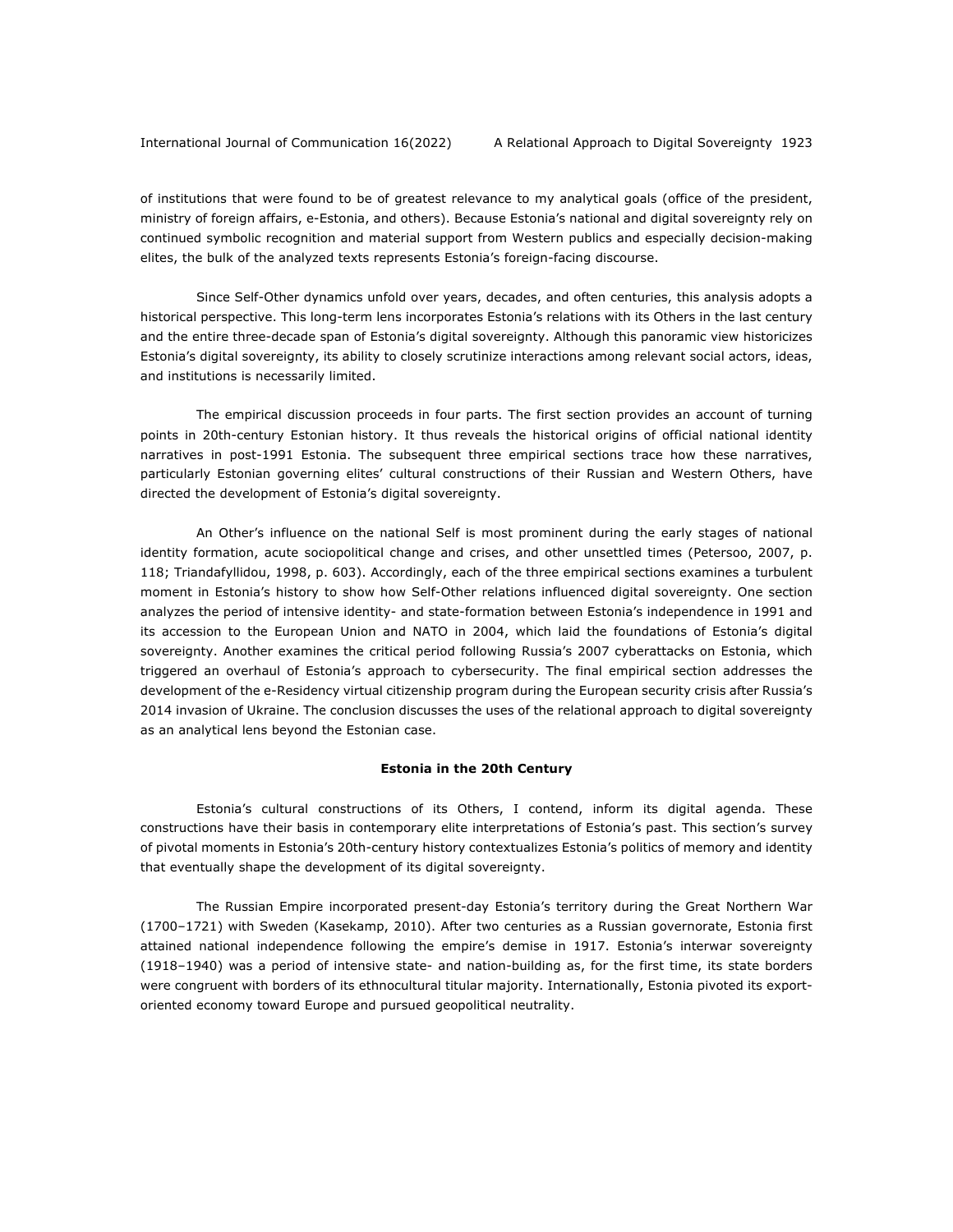In August 1939, a secret pact between Nazi Germany and Soviet Russia carved Central and Eastern Europe into respective spheres of influence. The following summer, the Soviet Union annexed Estonia, Latvia, and Lithuania. Throughout the 1940s and early 1950s, Stalinist authorities imprisoned, deported, and executed tens of thousands of real and perceived political opponents among Estonians. International law never recognized the legality of the Soviet presence in the Baltics.

During the 50-year Soviet rule, Moscow integrated Estonia's economy into its centrally planned system, while imposing Russian culture and language in education, media, and other social and political spheres (Taagepera, 1993). Demographically, the ratio of ethnic Estonians to Russians shifted from 9:1 on the eve of the Soviet annexation to 2:1 by 1991. Of Estonia's 1.3 million current residents, around 70% are ethnic Estonians and around 25% are ethnic Russians. This dramatic demographic change resulted primarily from the relocation in the 1940–1960s of hundreds of thousands of Russian-speaking workers to staff the newly built industries, most of whom never integrated into the Estonian-language cultural spaces. Following independence, interethnic communication and overall integration of the Russian community increased only slightly, leading to a persistent schism in majority-minority relations (Raun, 2009).

Since 1991, Estonia's foreign relations have been characterized by its Euro-Atlantic integration, on one hand, and poor relations with Russia, on the other hand (Ehin & Berg, 2009). After independence, Western-oriented ethnocentric conservatives prevailed over moderates in the power struggle to design institutional foundations of the emerging Estonian polity (Järve, 2005). The nationalist-neoliberal governing coalition instituted preservation of the ethnic Estonian nation and culture as the state's raison d'être. Accordingly, they established a privileged relationship between the ethnocultural Estonian majority and the state while limiting ethnic Russians' participation in nation- and state-building. For example, only those who themselves had or whose families had resided in the country before the 1940 Soviet annexation were initially eligible for citizenship. Internationally, too, Estonia sought to emulate its interwar economic and political Western orientation. These early institutional frameworks delimited the range of political actors' future choices about national and digital sovereignty.

#### **"Return to Europe" and the Invention of e-Estonia, 1991–2004**

In the first independence decade, Estonian political and intellectual elites portrayed the country as a frontier of Western civilization, while depicting the Soviet past, the Estonian Russian minority, and the Russian state as alien and threatening Eastern Others (Kuus, 2012). The Estonian government identified joining the European Union and NATO as its preeminent foreign policy goals to institutionalize its proclaimed civilizational identity. Like most postsocialist European states, Estonia framed its Euro-Atlantic aspirations as a "return" to its authentic ethnocultural identity and European normalcy after the Soviet occupation (Lagerspetz, 1999). On his 1997 visit to Rome, in an address "Estonia's Return to Europe," Foreign Minister Ilves (1997a) argued that the Baltic states were "the only European countries to simply disappear off the map" during the Soviet occupation but that, nevertheless, "geographically and spiritually [Estonia's] European identity has never been in doubt" (para. 2). Ilves's positioning of Estonia as "returning" conveyed that it was always already European and therefore naturally belonged within the Euro-Atlantic institutions.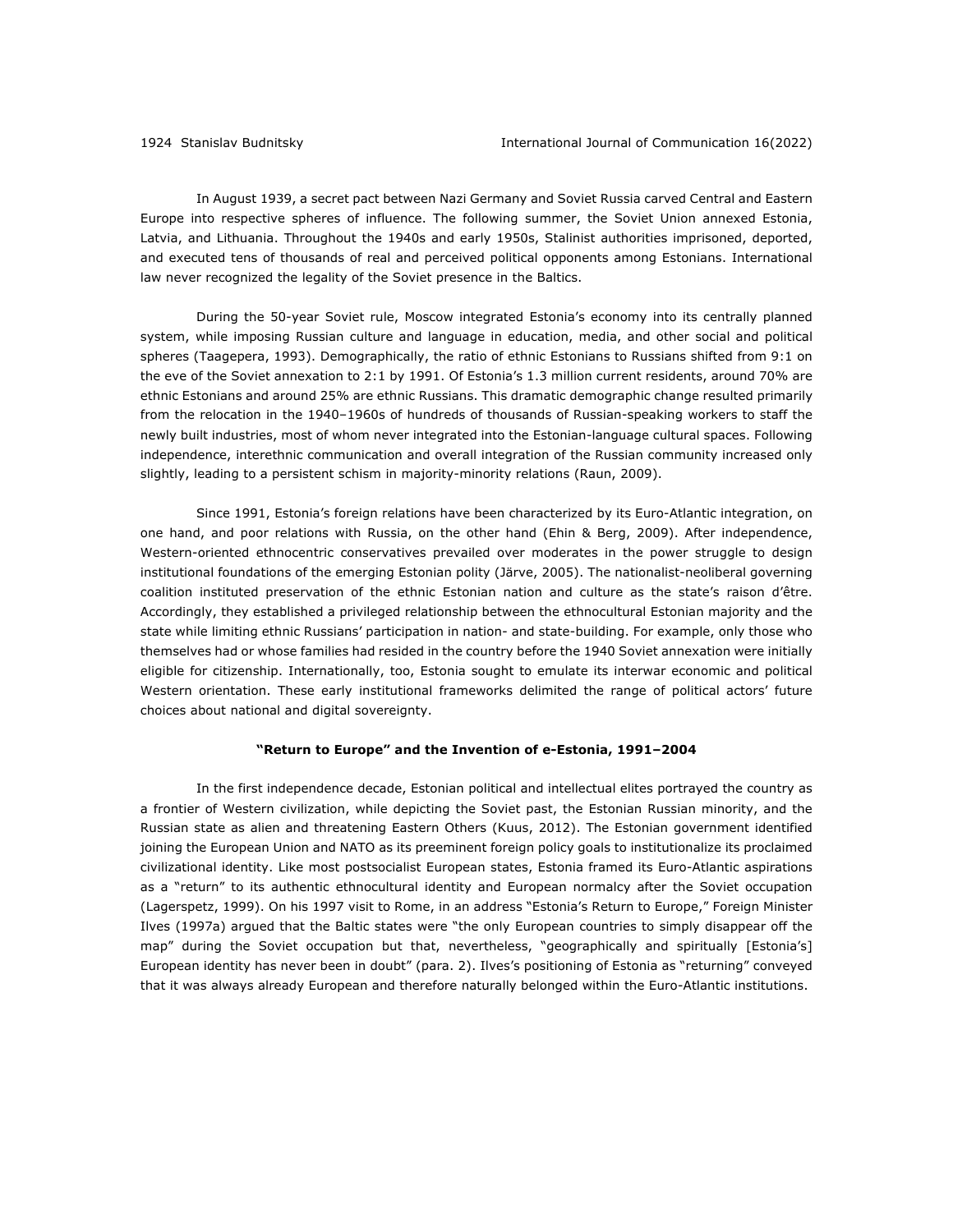To align Estonia's political economy with the European Union, consecutive Estonian governments in the 1990s enacted ultraliberal market reforms that often exceeded those of established Western democracies (Bohle & Greskovits, 2012, Ch. 2–3). For example, Estonia was the first European state to adopt a flat tax rate. Estonian officials advertised its liberal reforms to Western decision makers as evidence of the country's cultural affinity with Europe, which the European Union and NATO membership would merely reaffirm. As Foreign Minister Jüri Luik (1994–1995) asserted at the *Wall Street Journal*'s summit in 1995, Estonia had earned "the justified reputation for free-wheeling liberalism" that "would make even Milton Friedman blush" (Luik, 1995, para. 8). At the time, digital technologies epitomized Estonia's favored libertarian ethos (Mosco, 2004). Consequently, Estonian authorities sought to move closer to the West by prioritizing the digitization of its state and society.

Reformist politicians and technologists drew on their Soviet-era technological expertise in establishing independent Estonia's digitization agenda. Within the Soviet Union, Estonia was a hub of scientific and technological education, research, and production, particularly in electronics, computer and radio engineering, and informatics (Högselius, 2005, pp. 58–71; Tyugu, 2009). While using their Soviet know-how, Estonian elites conceived of digitization emphatically as hastening Estonia's Westward transition away from the obsolete Soviet ICT systems and the Soviet past broadly (Björklund, 2016, p. 918; Drechsler, 2018, p. 8; Kattel & Mergel, 2019, p. 145; Kitsing, 2011, p. 6; Mäe, 2017, pp. 38–39; Runnel, Pruulmann-Vengerfeldt, & Reinsalu, 2009, pp. 33–34; Velmet, 2020). Estonia's inaugural information policy strategy framed digitization as supporting "the integration of Estonia into the family of developed nations" (Estonian Informatics Council, 1998, p. 15).

From the mid-1990s to the early 2000s, Estonia established the institutional foundations of its digital sovereignty in accordance with the state's broader ultraliberal frameworks (Högselius, 2005, Ch. 5– 7; Krull, 2003; Rits, 2015). A permissive legal environment and the passage of ICT-specific legislation, such as the Personal Data Protection Act, Databases Act, and Digital Signatures Act, encouraged the use of digital technologies in business and public sectors. The ICT sector's privatization and liberalization, including the elimination of most import quotas and license requirements, attracted foreign telecommunication investors and triggered the early growth of e-banking, e-commerce, and mobile telecommunication. The government promoted digital access and literacy through nationwide public-private initiatives that computerized and connected the school system to the Internet, established public Internet access points, and trained thousands of Estonians in computer and Internet skills.

In the early 2000s, Estonia introduced two technologies that remain foundational for the egovernment infrastructure and that few countries have been able to replicate (Vassil, 2015). The X-Road is a data exchange layer that links all public and private e-Estonia services into an interoperable environment. The Electronic ID (eID), a credit-card-sized plastic photo ID with a chip, is a national identification card that provides access to services within the X-Road environment.

Estonia's self-aggrandizing narrative about its ICT transformations became crucial in distinguishing the country from other postsocialist states vying for Western recognition and assistance (see Halliste, 2009). Even before carrying out major ICT initiatives, Estonian highest-level officials promoted to foreign audiences Estonia's plans for participating in "the high-tech revolution" (Kallas, 1996, para. 9) and "ushering Estonia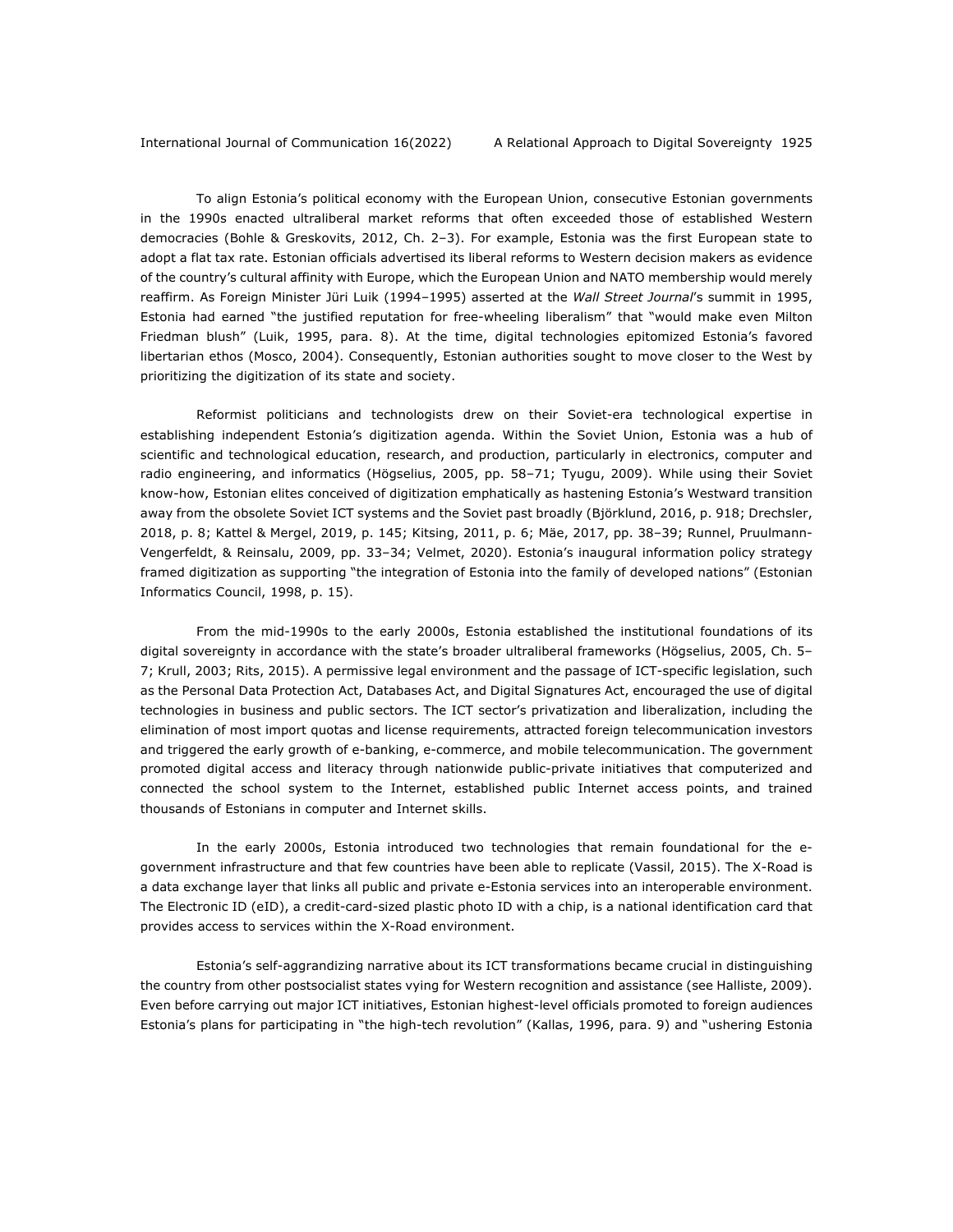into the Information Age" (Meri, 1996, para. 12). Amid global euphoria about digital technologies, Estonia was conveying that culturally, if not yet materially, it belonged within Western technological modernity. As the Estonian government introduced new digital initiatives, such as paperless ministerial meetings, it framed them as further evidence of the country's transitional success.

Estonia's digital narrative emphasizes its existence as a productive, responsible, and self-reliant member of the Euro-Atlantic community. Anthropologist Katherine Verdery (1996) writes that Eastern European socialist regimes promoted a culture of paternalism in which the "Benevolent Father Party" gave "handouts to its children" as it saw fit, discouraging citizens from fulfilling their own needs (pp. 24–26). By contrast, the ethos of postsocialist transition privileged personal initiative and responsibility as its foundational virtues (Kennedy, 2002). Within transition culture, a society's passage from a recipient of Western aid and expertise to one that shares such expertise with others serves as a symbolic marker of the nation's success in achieving Western normalcy.

Estonia communicated its fit within the Euro-Atlantic community by assigning transitional values to its technological developments. These narratives alleged Estonia's technological ingenuity in creating and adapting digital solutions, frugality in doing that with minimal resources, and responsibility in sharing them with the world. At the 1997 Conference on Information Technology in the Baltic Sea Region, Ilves (1997b) touted the "explosive growth in Estonian participation in the global information society" (para. 3), in reference to its relatively high Internet usage, and boasted:

[T]he Estonia [*sic*] experience in the global information revolution is something we can offer to other countries. After all, what we have shown is that even a poor country can, given the will and interest, move up to the level of the world leaders in connectedness. (Ilves, 1997b, para. 17)

As part of Estonia's discursive strategy of "returning to Europe," its officials often framed the country's technological accomplishments as evidence of ethnic Estonians' authentic Europeanness. This claim implicitly and often explicitly conveyed that Estonia's cultural affinity with Northern Europe signified its natural place within the Euro-Atlantic institutions as well. At the Conference, Ilves (1997b) argued that "something 'nordic' in the Estonian character" accounted for their supposedly natural predisposition for ICTs (para. 3). The foreign minister also delineated Estonia from the Soviet/Russian Other with an oft-used trope purporting that Estonians embraced ICTs as "a way to leapfrog over years of technical backwardness and isolation forced upon [them] by the Soviet Union" (Ilves, 1997b, para. 4).

By the time of Estonia's accession to the European Union and NATO in 2004, Estonian elites viewed their digitization program as integral for the eventual success of the country's "return to Europe." Minister of Economic Affairs and Communications Meelis Atonen (2003–2004) wrote triumphantly in Estonia's information policy strategy, "'e' has put Estonia back on the world map" (Estonian Ministry of Economic Affairs and Communications [EMoEAC], 2004, p. 2). Indeed, by the early 2000s, Western media, academic, and political circles were widely praising and tangibly supporting Estonia's digital pursuits. For example, in 2002, the United Nations, the Open Society Institute, and the Estonian government jointly launched the e-Governance Academy, a world-leading knowledge hub and training outfit on the use of digital technologies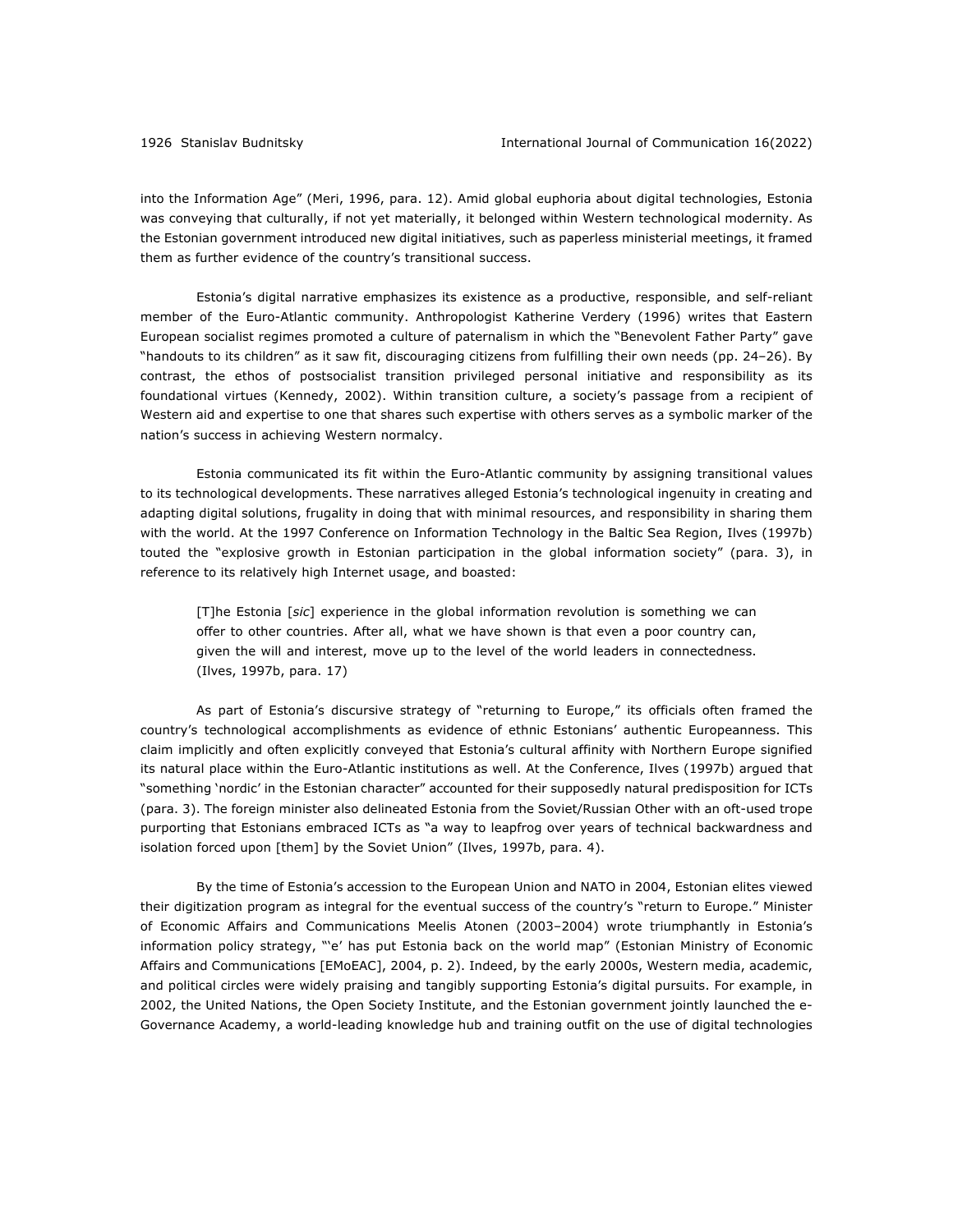in public administration. As the following sections demonstrate, Estonia's relations with its Russian and Western Others continued shaping the materiality and mythos of e-Estonia long after the country's initial Euro-Atlantic integration.

#### **Memory Wars and the Cybersecurity Turn, 2007–2013**

In April–May 2007, Estonia suffered a series of large-scale cyberattacks originating from Russia. The roots of the attacks and of the subsequent overhaul of Estonia's cybersecurity approach are to be found in the Estonian state's relations with the country's Soviet past, its Russian minority, and the Russian state. In Estonian historical narratives, the end of WWII signifies a return to Stalinist repressions and Soviet occupation (Onken, 2007). By contrast, most Russian-speaking Estonians and the Russian state view the Red Army as liberators of Estonia from the Nazi occupation. Since Vladimir Putin's rise to power in 2000, WWII came to dominate Russia's official national identity project, while the annual May 9 Victory Day celebration was turned into a grandiose militaristic affair signaling Russia's resurgence.

Before the 2007 Victory Day, the Estonian government announced its plan to relocate the Sovietera WWII monument, colloquially known as the Bronze Soldier, from downtown Tallinn to a military cemetery (Brüggemann & Kasekamp, 2008). Although for Russian Estonians the statue symbolized the Red Army's heroism and sacrifice, for ethnic Estonians it represented an occupier. On the monument's relocation, this long-standing rift turned into the first violent clashes between Russian Estonians and the law in independent Estonia's history.

The controversy surrounding the Bronze Soldier instantaneously acquired an international dimension. In Moscow, protesters disrupted the Estonian Embassy's work. Russian leadership and stateaffiliated media framed the incident as an assault on the memory of fallen Soviet soldiers, insinuating Estonian authorities' Nazi sympathies.

Against this contentious backdrop, Estonian governmental, telecommunications, financial, and media institutions endured several weeks of cyberattacks (Tikk, Kaska, & Vihul, 2010, pp. 14–34). Based on the geopolitical context and digital traces, it was widely presumed that the Russian government orchestrated the attacks. The incident drew colossal global coverage of Estonia, most of which sympathetically reiterated Estonia's narratives about its digital achievements and the Russian threat (e.g., Landler & Markoff, 2007).

The 2007 attacks prompted Estonian authorities to reimagine cybersecurity as a top-level political issue. Before the attacks, Estonia's cybersecurity developed incrementally as a technical issue of concern to narrow specialists (Randver, 2006, pp. 33–36). In 2005, public and private experts began drafting the principles of Estonian information security policy. The next year, the government established the Computer Emergency Response Team, the first Estonian body responsible for handling domestic cybersecurity incidents and coordinating other responsible organizations. The attacks dramatically sped up these early developments. Within several years, Estonia incorporated the issue of cybersecurity into national doctrines and adopted new cybersecurity-specific strategies and policies, amended legislation across various legal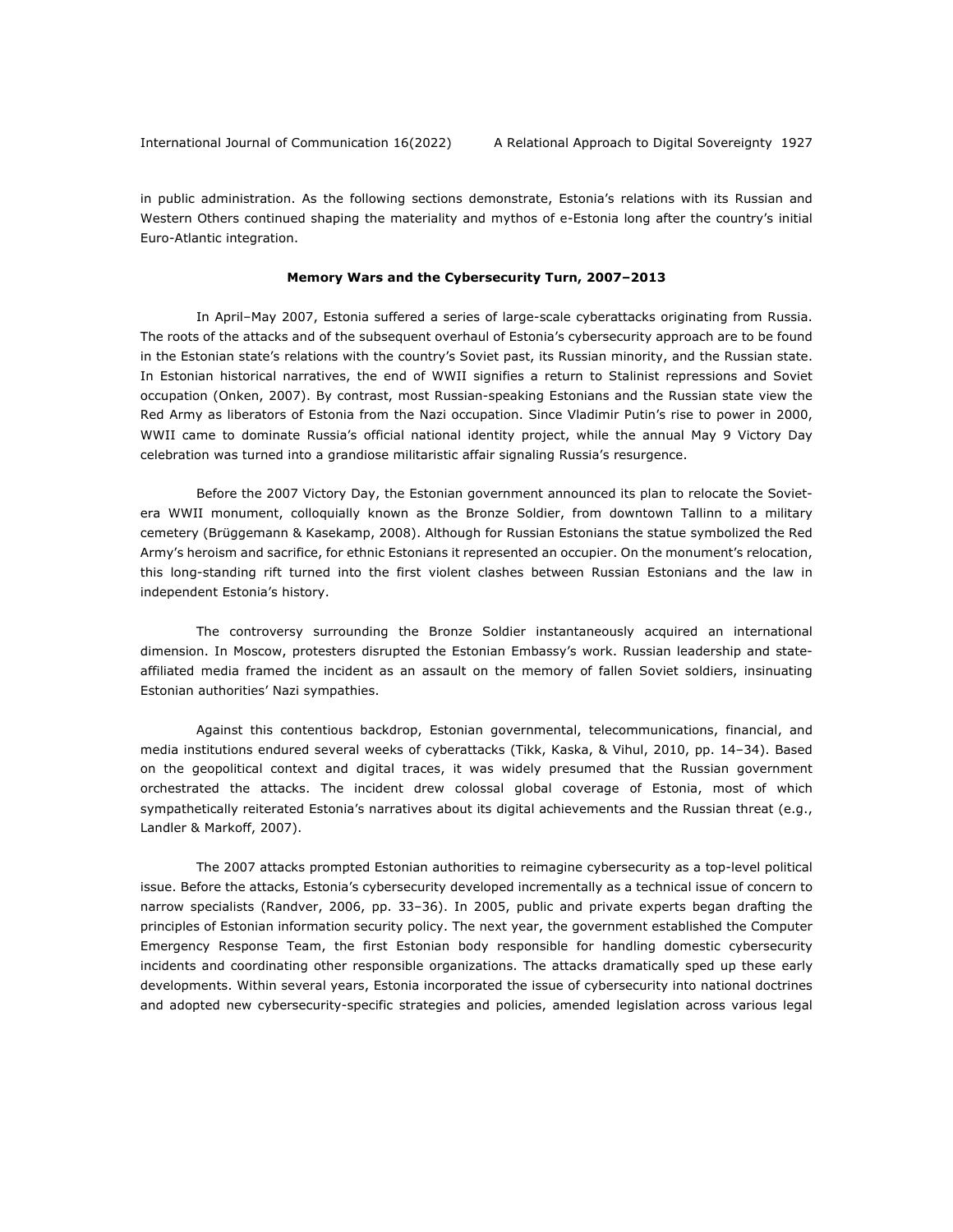domains to account for cybersecurity, and created new and reformed existing cybersecurity bodies (Czosseck, Ottis, & Talihärm, 2011; Kohler, 2020; Osula, 2015).

Internationally, Estonian authorities seized on their newfound legitimacy as victims of possibly the first large-scale interstate cyberattack—a status they actively promoted to emphasize Estonia's unrivaled expertise—to become a leading cybersecurity norm entrepreneur at the United Nations and other organizations (Crandall & Allan, 2015). Building on key tropes of the preceding decade, Estonian officials narrated their cybersecurity reforms to Western audiences as exemplifying Estonia's unmatched technological expertise and selflessness in sharing it. In 2008, Estonia's inaugural and one of the world's first national cybersecurity doctrines asserted: "Owing to Estonia's unique experience in dealing with cyberattacks in the spring of 2007 and subsequent policy initiatives, the international community expects a major contribution from us—and perhaps even a leadership role" (Cyber Security Strategy Committee, 2008, p. 22).

The most significant institution to emerge from the attacks arguably was the Tallinn-based NATO Cooperative Cyber Defence Centre of Excellence (CCDCOE). Specializing in cybersecurity consulting, training, and research, the center is one of the Alliance's two dozen centers of excellence dealing with various security aspects. Estonia first proposed the idea of the center in 2004 and received NATO approval in 2006. Yet the parties attributed the center's expedited opening in May 2008 to Estonia's unique experience with cybersecurity. Whereas the center's staff and funding come from two dozen states, its world-class collective expertise and resources address Estonia's foremost national security threat from Russia all the while reinforcing the symbolic link between Estonia and cutting-edge digital technologies.

The center strengthens Estonia's ties with the West in several ways. Its annual Conference on Cyber Conflict, a leading discussion forum in the field, the Locked Shields, the world's largest cybersecurity exercises, and other regular and occasional events bring hundreds of security experts and policy makers to Estonia. These events allow Estonian officials to directly communicate Estonia's digital accomplishments and Russia's threat to Western military, political, and technological elites.

The center's research also attracts international attention to Estonia. For example, its most highprofile publications, the 2013 *Tallinn Manual on the International Law Applicable to Cyber Warfare* and its 2017 follow-up, are the preeminent collections of expertise on the subject. Renowned Estonian legal scholar Lauri Mälksoo (2013) expressed the widespread attitude of the country's elites toward the *Tallinn Manual*  as helping reaffirm Estonia's sovereign existence when he wrote that the publication further "prove[d] that Estonia as a state ha[d] really arrived in the international community" (para. 5).

Finally, the center raises Estonia's reputation as a contributing self-reliant member of the Euro-Atlantic community (Crandall, 2014, pp. 36–40). As the center's host, Estonia makes the largest annual contributions to its budget. Estonia's contribution comes from its general defense budget. In other words, Estonia's spending on the center counts toward the NATO recommendation that its members dedicate at least 2% of their GDP to defense. Since only a handful of the alliance's 30 members reach this target, Estonian officials regularly invoke that the country meets this threshold. Western officials, in turn, routinely bring up this accomplishment to praise Estonia for their responsible approach to transatlantic security.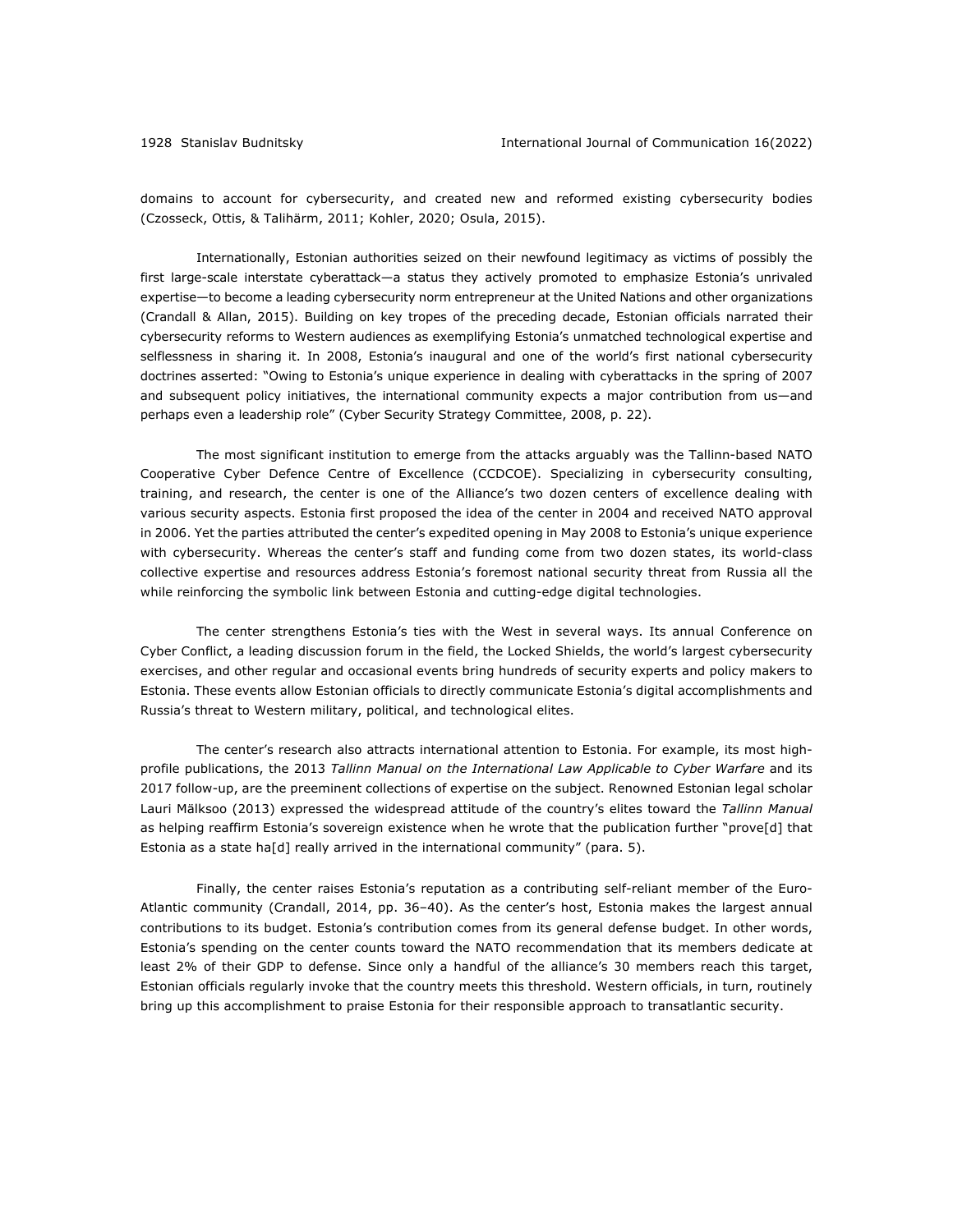During Estonia's second decade of independence, its relational dynamics with Russian and Western Others remained critical for its digital sovereignty. While hosting another international ICT event in Tallinn, President Ilves (2012) reiterated Estonia's existential view of ICTs as instrumental to its visibility among Western publics and thereby protection from the Russian threat: "Technology is not just an opportunity for Estonia but a necessity that allows us to maintain our state and population while remaining visible in the world" (para. 3). Russia's military invasion of Ukraine in 2014 further embedded Estonia's existential concerns into the development of its digital sovereignty.

#### **The Ukrainian Crisis and e-Residency, 2014–2018**

By the 2010s, Estonia's e-government and cybersecurity initiatives cemented the country's reputation as a digital pioneer. In 2014, on a visit to Tallinn, U.S. President Barack Obama joked that he should have called the "high-tech leader" Estonia when setting up the Healthcare.gov website, which had famously malfunctioned on its launch (Obama & Ilves, 2014, para. 14). To maintain its global innovative reputation, in late 2013, Estonia proposed a novel digital project that would make some of the e-Estonia services available remotely, particularly those relating to business conduct:

Estonia will start offering its secure and convenient services to the citizens of other countries. Virtual residence or e-residence will be launched, meaning that Estonia will issue non-residents with electronic identity in the form of digital ID cards. The aspiration for Estonia is to become as re-known [*sic*] for its e-services as Switzerland is in the field of banking. (EMoEAC, 2013, p. 3)

E-Residency launched in December 2014 against the backdrop of Europe's then worst security crisis since WWII. Earlier that year, Russia annexed Ukraine's Russophone Crimea region and supported the separatist insurgency in Russophone Eastern Ukraine. The Kremlin alleged that its actions preempted imminent violence against Ukraine's Russian minority by the Ukrainian government and nationalist militias.

Considering Estonia's experience of Soviet annexation and that ethnic Estonians and Russians still dramatically diverged in their media consumption, collective memories, and political attitudes (see Saar Poll, 2014), the Ukrainian crisis brought new immediacy within the Estonian society to the issues of interethnic relations and national sovereignty. The government strove to minimize potential ethnic unrest and the threat of Russia's invasion. In 2015, for example, Estonia launched its first public Russian-language television channel to "create more cohesion in society and give Russian speakers in Estonia the feeling that they matter," according to its head (Deutsche Welle, 2015, para. 2). Incorporation of these extraordinary geopolitical circumstances into e-Residency's development illuminates how e-Estonia initiatives reflect Estonia's broader relational dynamics with its national Others.

As with all e-Estonia programs, e-Residency's postnational pathos of creating the new digital nation is meant to enhance Estonia's *national* image and security (Blue, 2020; Tammpuu & Masso, 2018). At the dawn of e-Residency, in a paper titled "Estonian e-Residency: Redefining the Nation-State in the Digital Era," Estonia's chief information officer Taavi Kotka (2013–2017), e-Residency Program director Kaspar Korjus (2014–2019), and others revealed how the program's portrayal of national citizenship and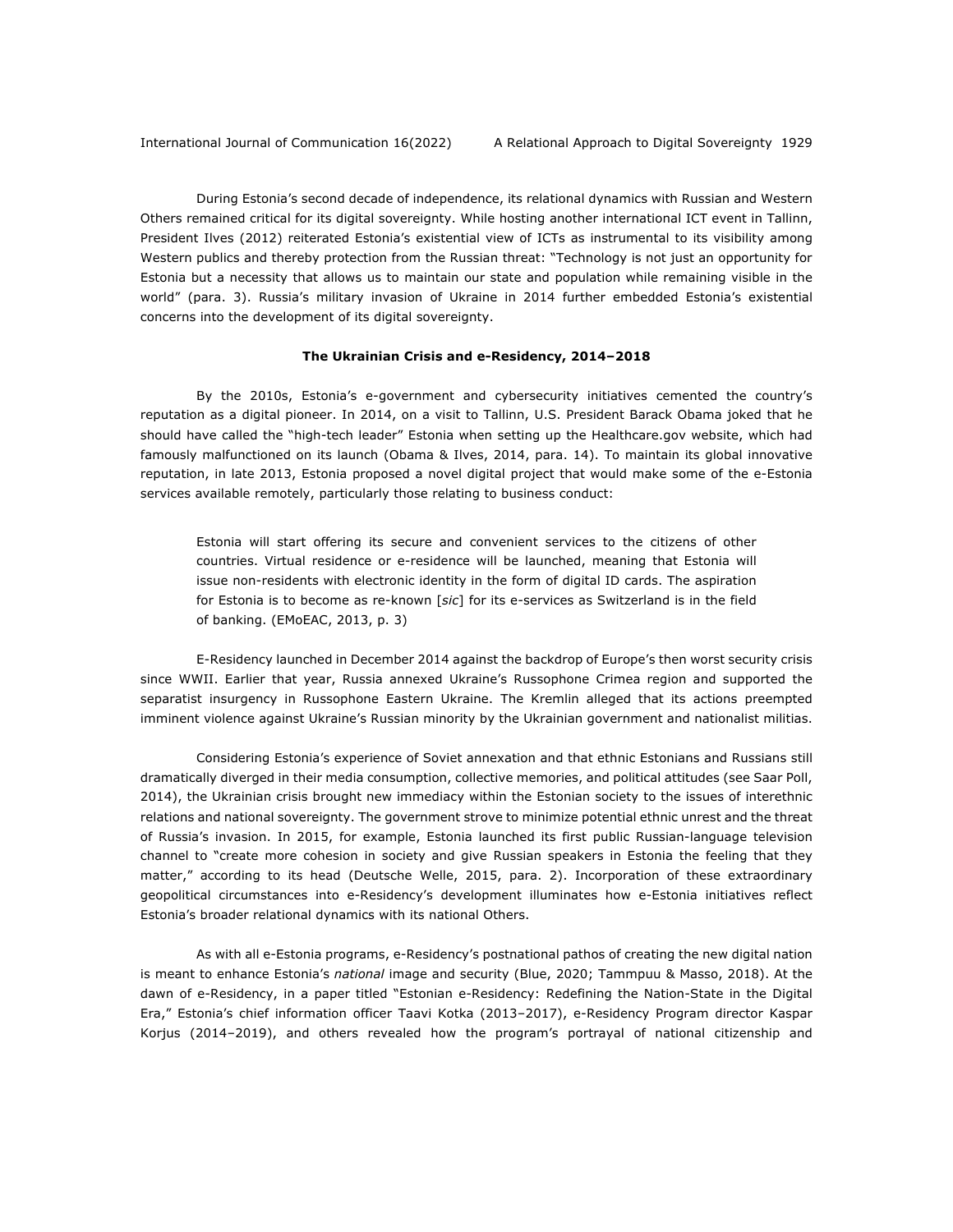territoriality as outmoded—e-Residency's main selling point—itself was rooted in considerations for Estonia's national sovereignty (Kotka, Castillo, & Korjus, 2015). The authors argued that the global network of eresidents would foster Estonians' "'soft' ties to people abroad, which may help to deter future conflicts or generate increased international support should Estonia find itself in a conflict" (Kotka et al., 2015, p. 11). For Kotka and colleagues, e-Residency would also bolster Estonia's sovereignty indirectly by advancing the country's renown as "the pioneer in the area of cyber defence" (Kotka et al., 2015, p. 12). E-Residency would do that by showing the world that "Estonia is so confident about its technical e-government platform that it is not afraid to make it publicly available to everybody everywhere" (Kotka et al., 2015, p. 12). In the end, e-Residency would "help Estonia project its transitional successes to the external world" (Kotka et al., 2015, p. 11). This positive attention, the paper argued, would increase foreign investment, trade, and tourism. Rather than redefine the nation-state, then, e-Residency has followed Estonia's official geopolitical imagination, in which its ties with Western institutions and publics helped safeguard Estonian national territorial borders from Russia's aggression.

By 2018, e-Residency acquired close to 50,000 participants, mostly from business and technology communities, and received ample praise from Western media and politicians (e.g., Pardes, 2016). In addition to marketing materials and events, e-Residency achieved this prominence by way of Estonian highlevel officials touting the program during foreign visits and gifting the e-Residency card to global celebrities and political leaders as a PR stunt. Four years into the program, President Kaljulaid (2018) commended e-Residency for having brought Estonia "a significant amount of global attention and [having] helped to establish the image of Estonia as a progressive digital country" (para. 3). Yet, Kaljulaid (2018) initiated a national multistakeholder discussion to "determine what e-residency 2.0 should look like" to increase its contributions to Estonia's economy, image, and security (para. 3).

Months-long consultations on e-Residency's future involved over a hundred experts from the public, private, and civil society sectors who ranged from IT developers to the prime minister. The discussions resulted in the white paper, "e-Residency 2.0," containing 49 recommendations for improving the program. Some key suggested innovations included expanding e-Residency services beyond the business realm, engaging Estonian citizens in e-Residency alongside foreigners, and educating foreign e-residents about Estonian history and culture. While proposing structural changes to e-Residency, the white paper reaffirmed the program's ultimate mission of bolstering national sovereignty: "Through strong business and cultural ties, Estonia's importance in the world will grow. By the same means, the deterrent effect on potential aggressors and national security will also increase" (Korjus, 2018a, p. 13). The unnamed "ties" and "aggressors" implied the West and Russia, respectively.

E-Residency encapsulates Estonia's decades-long approach to digital sovereignty in the context of its relations with Russian and Western Others. In the 1990s, Estonian officials lamented the country's disappearance from the world map as a sovereign state during the Soviet occupation and viewed state digitization as a way for Estonia to "return" to the Euro-Atlantic community. Having joined Western institutions, in the 2000s, Estonia celebrated digital technologies for enhancing its defenses against Russia at the infrastructural level and, indirectly, by maintaining outsized Western attention on Estonia. In 2018,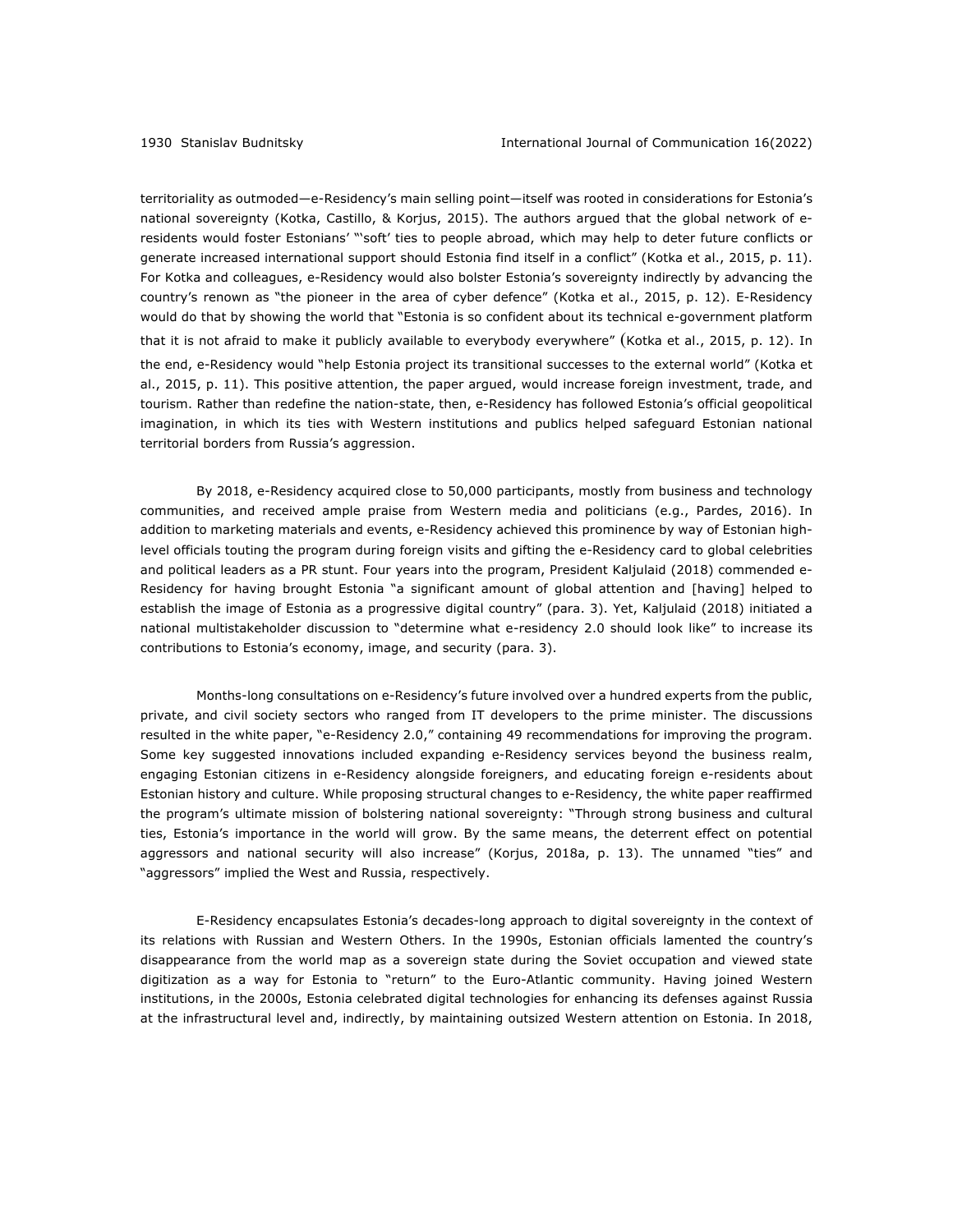on publication of the e-Residency white paper, e-Residency Program director Kaspar Korjus (2018b) similarly explained the significance of the program's global dissemination for Estonia's national sovereignty: "As Estonians have learnt throughout history, if more people can find our country on a map then we are more likely to remain on that map" (para. 19).

# **Conclusion: The Uses of the Relational Approach to Digital Sovereignty**

What is to be gained from a relational approach to digital sovereignty? This article argued that centering the relationship between the national Self and its Others in the analysis of national digital sovereignty elucidates why and how it emerges and develops. This argument bridges two established claims from constructivist theories of culture and technology. One is that national identity as articulated and propagated by governing elites guides the state's technological program. Another is that identity is an inherently relational category that is maintained through continuous boundary making between the Self and its Others. Taken together, these claims indicate that it is analytically productive and sometimes imperative to attend to relational dynamics between the national Self and its Others to grasp the logics of digital sovereignty. To illustrate this proposition, this article traced how Estonia's cultural constructions of its Russian and Western Others shaped the contours of its digital sovereignty. It showed that Estonia's digital initiatives, which are often couched in technofuturistic postnational discourse, are meant to reaffirm Estonia's sovereign territorialized existence within the Euro-Atlantic community.

Whereas this article examined digital sovereignty as an elite political project manifested in highlevel official discourses and institutions, the relational lens's theoretical and methodological versatility opens the door for diverse scholarly approaches to digital sovereignty. Ethnographies of infrastructure, for example, can investigate Self-Other dynamics in the everyday workings of digital sovereignty, what cultural anthropologist of technology Alix Johnson (2021) conceptualizes as the "mechanics of sovereignty." This approach treats sovereignty as a process of material construction and explores its constitutive people and practices. Lorraine Kaljund (2018), for instance, draws on participant observation and interviews with the developers of a recent e-Estonia initiative, data embassy, to explore how this team embeds ethnocentric Estonian statehood into the project's software, code, and policy.

Another dimension to consider is domestic power struggles over competing constructions of Otherness and technology. Analyses of debates and decision making surrounding digital sovereignty, particularly the use of Othering to legitimize one's technological agenda, illuminate how and why some ideas but not others become state rhetoric and policy. The official e-Estonia narrative retroactively frames Estonia's digital turn as a self-evident response to Soviet occupation and a reflection of ethnic Estonians' natural predisposition toward technology. Yet, when Estonia's ruling coalition first promoted the project of digital transformation in the early 1990s, as part of their Western-oriented ethnocentric platform, it was not uniformly supported across the political spectrum. How did e-Estonia become political dogma, the questioning of which is seen as tantamount to undermining Estonia's Euro-Atlantic credentials and benefiting Russia? Detailing national technopolitical struggles would help show digital sovereignty as always a product of political contention, including over membership in the national imagined community.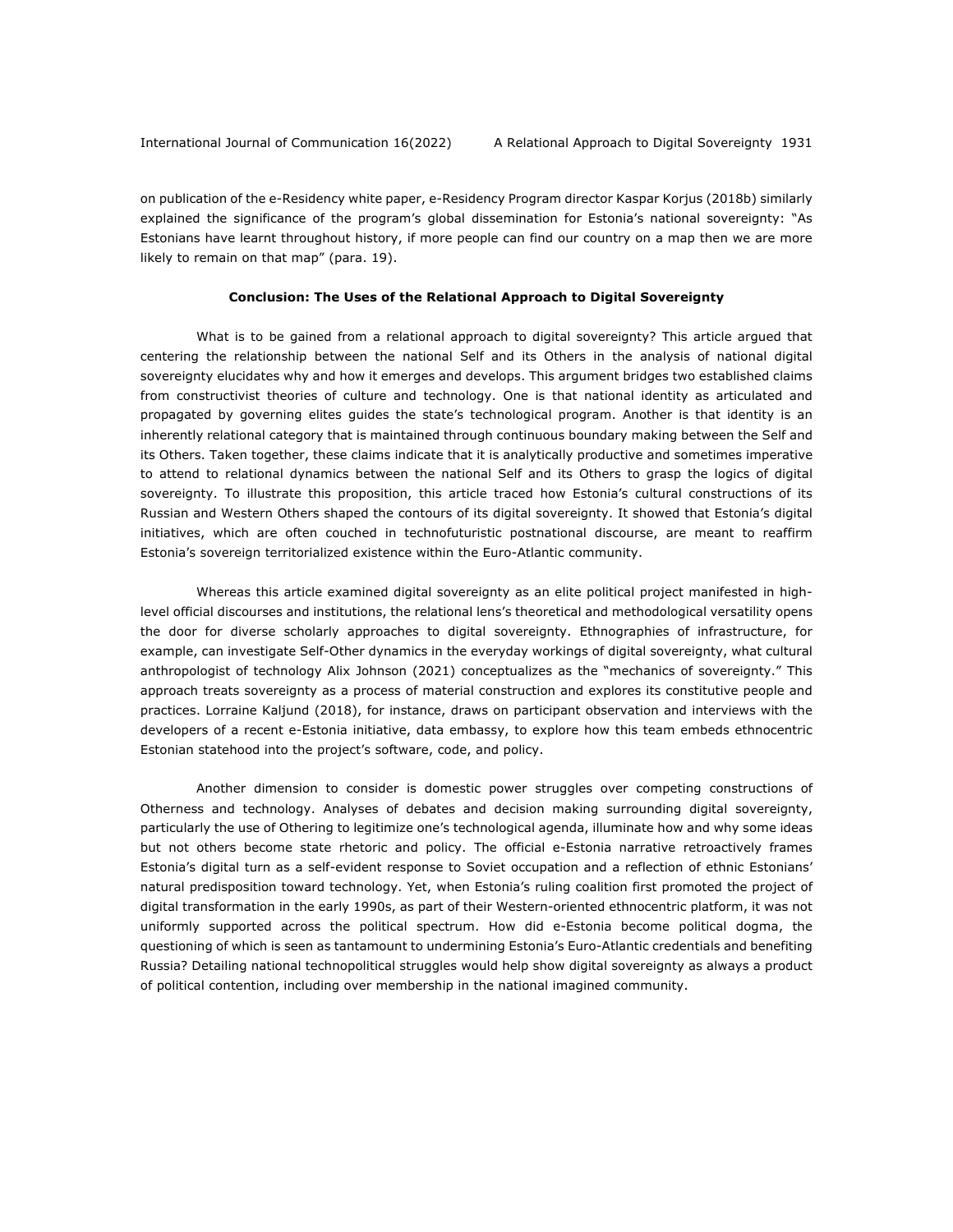Further, sociological approaches might explore how Self-Other dynamics manifest within the circles directly involved in the making of digital sovereignty. Historically, dominant ethnic and political elites excluded their Others from creating and enjoying technological innovation on par with the privileged group (Edgerton, 2006, pp. 131–136). Scholars of e-Estonia note that the country's digital elite—entrepreneurs, developers, policy makers—remain almost exclusively ethnically Estonian (Kattel & Mergel, 2019, p. 147) and that national digitization does not benefit the social and professional standing of ethnic Estonians and Russians equally (Drechsler, 2018, p. 13). In Estonia and elsewhere, future research could employ the relational lens in examining the structural barriers to participation in the making of digital sovereignty and the consequences of such representational imbalances.

Specific manifestations of Self-Other dynamics on digital sovereignty will vary across national contexts. The analytical task of the relational approach is to discover and conceptualize Others and then empirically demonstrate their material significance for digital sovereignty. Beyond the nation-state, the relational approach potentially applies to other types of digital sovereignty conceptualized by scholars, such as municipal, personal, indigenous, corporate, and others.

#### **References**

- Benhabib, S. (2002). *The claims of culture: Equality and diversity in the global era*. Princeton, NJ: Princeton University Press.
- Björklund, F. (2016). E-government and moral citizenship: The case of Estonia. *Citizenship Studies, 20*(6– 7), 914–931. doi:10.1080/13621025.2016.1213222
- Blue, A. (2020). Evaluating Estonian E-residency as a tool of soft power. *Place Branding and Public Diplomacy*, *17*, 359–367. doi:10.1057/s41254-020-00182-3
- Bohle, D., & Greskovits, B. (2012). *Capitalist diversity on Europe's periphery*. Ithaca, NY: Cornell University Press.
- Brüggemann, K., & Kasekamp, A. (2008). The politics of history and the "War of monuments" in Estonia. *Nationalities Papers, 36*(3), 425–448. doi:10.1080/00905990802080646
- Budnitsky, S., & Jia, L. (2018). Branding Internet sovereignty: Digital media and the Chinese–Russian cyberalliance. *European Journal of Cultural Studies, 21*(5), 594–613. doi:10.1177/1367549417751151
- Calhoun, C. (1997). *Nationalism*. Minneapolis: University of Minnesota Press.
- Carlsson, U. (2003). The rise and fall of NWICO. *Nordicom Review, 24*(2), 31–67. doi:10.1515/nor-2017- 0306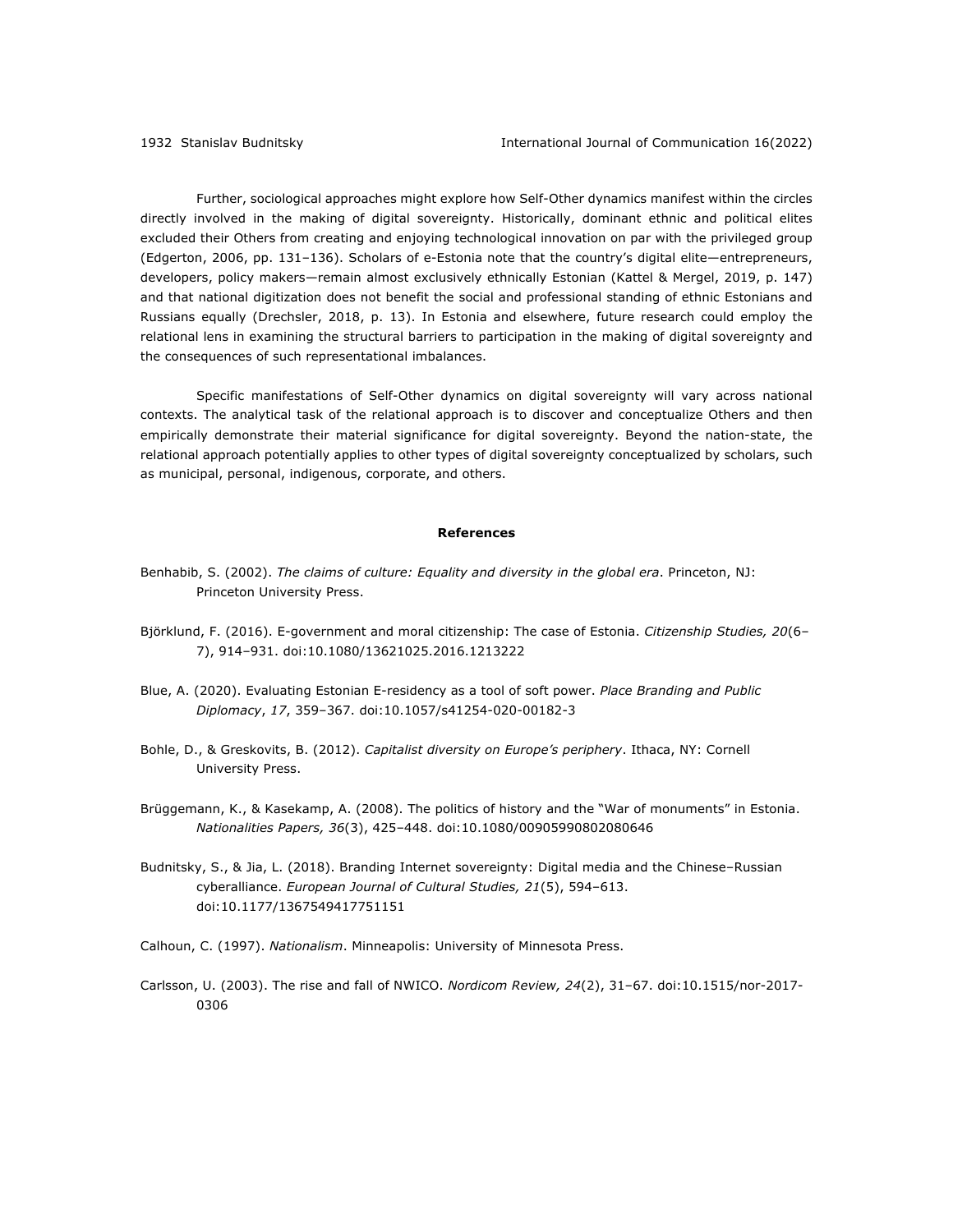- Charland, M. (1986). Technological nationalism. *Canadian Journal of Political and Social Theory, 10*(1–2), 196–220. Retrieved from https://journals.uvic.ca/index.php/ctheory/article/download/14083/4854/0
- Couture, S., & Toupin, S. (2019). What does the notion of "sovereignty" mean when referring to the digital? *New Media & Society*, *21*(10), 2305–2322. doi:10.1177/1461444819865984
- Crandall, M. (2014). Soft security threats and small states: The case of Estonia. *Defence Studies*, *14*(1), 30–55. doi:10.1080/14702436.2014.890334
- Crandall, M., & Allan, C. (2015). Small states and big ideas: Estonia's battle for cybersecurity Norms. *Contemporary Security Policy*, *36*(2), 346–368. doi:10.1080/13523260.2015.1061765
- Cyber Security Strategy Committee. (2008). *Cyber security strategy*. Estonian Ministry of Defense. Retrieved from https://www.enisa.europa.eu/topics/national-cyber-security-strategies/ncssmap/national-cyber-security-strategies-interactive-map/strategies/cyber-securitystrategy/@@download\_version/993354831bfc4d689c20492459f8a086/file\_en
- Czosseck, C., Ottis, R., & Talihärm, A.-M. (2011). Estonia after the 2007 cyber attacks: Legal, strategic and organisational changes in cyber security. *International Journal of Cyber Warfare and Terrorism*, *1*(1), 24–34. doi:10.4018/ijcwt.2011010103
- Deutsche Welle. (2015, September 28). Estonia launches own Russian-language TV channel. *Deutsche Welle*. Retrieved from https://www.dw.com/en/estonia-launches-own-russian-language-tvchannel/a-18747088
- Drechsler, W. (2018). Pathfinder: E-Estonia as the β-version. *JeDEM—eJournal of eDemocracy and Open Government*, *10*(2), 1–22. doi:10.29379/jedem.v10i2.513
- Dumitrica, D. (2015). Imagining the Canadian Internet: A case of discursive nationalization of technology. *Studies in Ethnicity and Nationalism*, *15*(3), 448–473. doi:10.1111/sena.12152
- Edgerton, D. (2006). *The shock of the old: Technology and global history since 1900*. Oxford, UK: Oxford University Press.
- Ehin, P., & Berg, E. (2009). Incompatible identities? Baltic-Russian relations and the EU as an arena for identity conflict. In E. Berg & P. Ehin (Eds.), *Identity and foreign policy: Baltic-Russian relations and European integration* (pp. 1–14). Farnham, UK: Ashgate.
- Estonian Informatics Council. (1998). *Principles of Estonian information policy*. State Chancellery of Estonia. Retrieved from https://ega.ee/wp-content/uploads/2020/01/Eesti-infopoliitika-phialused.pdf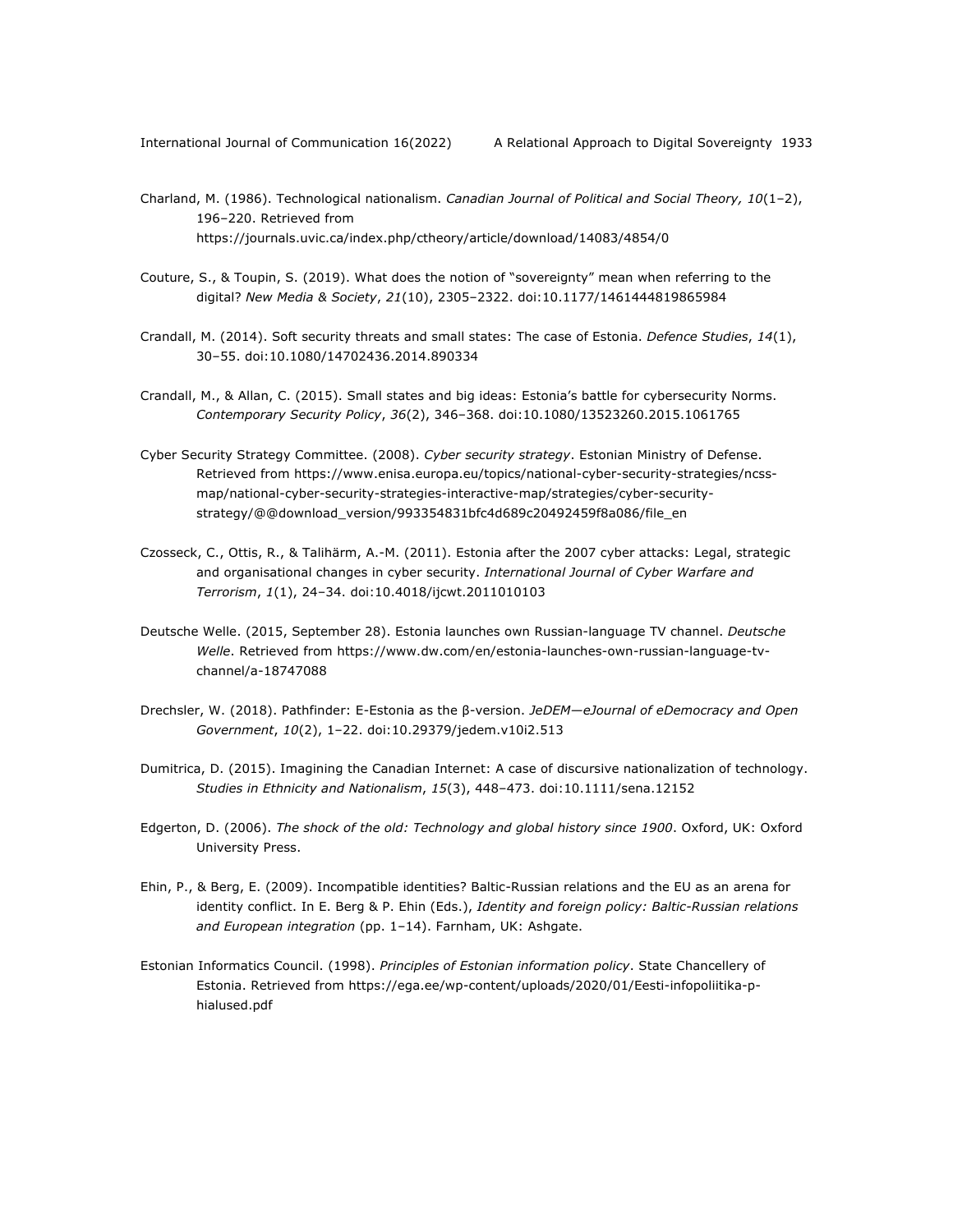- Estonian Ministry of Economic Affairs and Communications (EMoEAC). (2004). Estonian IT policy: Towards a more service-centred and citizen-friendly state. Principles of the Estonian information policy 2004–2006. Retrieved from https://www.digar.ee/arhiiv/en/download/23019
- Estonian Ministry of Economic Affairs and Communications (EMoEAC). (2013). *Digital agenda 2020 for Estonia*. Retrieved from https://www.mkm.ee/sites/default/files/digital\_agenda\_2020\_estonia\_engf.pdf
- Floridi, L. (2020). The fight for digital sovereignty: What it is, and why it matters, especially for the EU. *Philosophy & Technology, 33*(3), 369–378. doi:10.1007/s13347-020-00423-6
- Halliste, E. (2009). How we communicated Estonia into the EU. In K. Tael & K. Sillaste-Elling (Eds.), *Estonia's way into the European Union* (pp. 132–137). Tallinn, Estonia: Estonian Ministry of Foreign Affairs. Retrieved from https://vm.ee/sites/default/files/content-editors/webstatic/052/Estonias\_way\_into\_the\_EU.pdf
- Hecht, G. (2009). *The radiance of France: Nuclear power and national identity after World War II* (2nd ed.). Cambridge, MA: The MIT Press.
- Högselius, P. (2005). *The dynamics of innovation in Eastern Europe: Lessons from Estonia*. Cheltenham, UK: Edward Elgar.
- Hummel, P., Braun, M., Tretter, M., & Dabrock, P. (2021). Data sovereignty: A review. *Big Data & Society, 8*(1), 1–17. doi:10.1177/2053951720982012
- Ilves, T. (1997a, March 20). *Estonia's return to Europe*. Presented at the Società Italiana per le Organizzazione Internazionale, Rome, Italy. Retrieved from https://vm.ee/et/node/42681
- Ilves, T. (1997b, December 16). *The role of Estonia in the global information society*. Presented at the Conference on Information Technology in the Baltic Sea Region, Tallinn, Estonia. Retrieved from https://vm.ee/ru/node/42655
- Ilves, T. (2000, October 25). *E-Estonia and the new Europe*. Presented at the London School of Economics, London, UK. Retrieved from https://vm.ee/et/node/42610
- Ilves, T. (2012, March 14). *President of the republic at the "e-governance or e-dependence?" conference*. Retrieved from https://vp2006-2016.president.ee/en/official-duties/speeches/7193-president-ofthe-republic-at-the-e-governance-or-e-dependence-conference-in-swissotel-tallinn-14-march-2012/index.html
- Jasanoff, S. (2015). Future imperfect: Science, technology, and the imaginations of modernity. In S. Jasanoff & S.-H. Kim (Eds.), *Dreamscapes of modernity: Sociotechnical imaginaries and the fabrication of power* (pp. 1–33). Chicago, IL: The University of Chicago Press.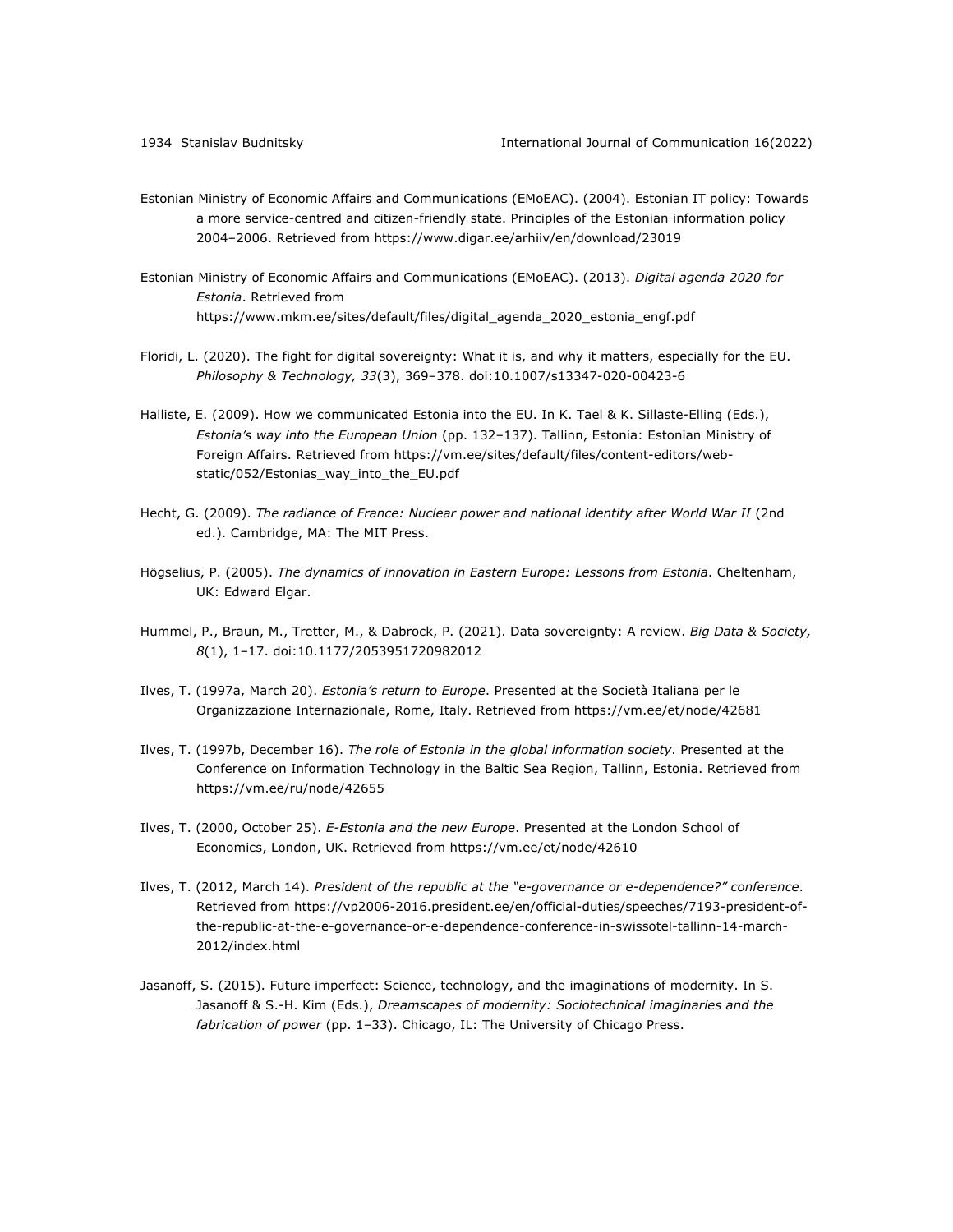- Jasanoff, S., & Kim, S.-H. (2009). Containing the atom: Sociotechnical imaginaries and nuclear power in the United States and South Korea. *Minerva, 47*(119), 119–146. doi:10.1007/s11024-009-9124- 4
- Järve, P. (2005). Re-Independent Estonia. In S. Smooha & P. Järve (Eds.), *The fate of ethnic democracy in post-communist Europe* (pp. 61–80). Budapest, Hungary: Open Society Institute.
- Johnson, A. (2021). The mechanics of sovereignty: Autonomy and interdependence across three cables to Iceland. *American Anthropologist, 123*(3), 578–589. doi:10.1111/aman.13617
- Kaljulaid, K. (2017, June 6). President of the Republic at the opening of EuroDIG. Tallinn, Estonia. Retrieved from https://www.president.ee/en/official-duties/speeches/2428-president-republicopening-eurodig
- Kaljulaid, K. (2018, May 6). President Kaljulaid: We must give a new meaning to e-residency. Retrieved from https://web.archive.org/web/20210506145827/https://president.ee/en/meedia/pressreleases/14458-president-kaljulaid-we-must-give-a-new-meaning-to-e-residency/
- Kaljund, A. L. (2018). Restoration doctrine rebooted: Codifying continuity in the Estonian data embassy initiative. *PoLAR: Political and Legal Anthropology Review, 41*(1), 5–20. doi:10.1111/plar.12240
- Kallas, S. (1996, March 12). *Statement by Minister Kallas at the Foreign Press Centre in Tokyo*. Retrieved from https://vm.ee/en/news/statement-minister-kallas-foreign-press-centre-tokyo
- Kattel, R., & Mergel, I. (2019). Estonia's digital transformation. In M. E. Compton & P. 't Hart (Eds.), *Great policy successes* (pp. 143–160). Oxford, UK: Oxford University Press.
- Kasekamp, A. (2010). *A history of the Baltic states*. Houndmills, Basingstoke, UK: Palgrave Macmillan.
- Kennedy, M. D. (2002). *Cultural formations of postcommunism: Emancipation, transition, nation, and war*. Minneapolis: University of Minnesota Press.
- Kitsing, M. (2011). Success without strategy: E-Government development in Estonia. *Policy & Internet, 3*(1), 1–21. doi:10.2202/1944-2866.1095
- Kohler, K. (2020). *Estonia's national cybersecurity and cyberdefense posture: Policy and organizations*. Zürich, Switzerland: Center for Security Studies (CSS), ETH Zürich. Retrieved from https://css.ethz.ch/content/dam/ethz/special-interest/gess/cis/center-for-securitiesstudies/pdfs/Cyber-Reports-2020-09-Estonia.pdf
- Korjus, K. (2018a). *E-Residency white paper 2.0*. Republic of Estonia E-Residency. Retrieved from https://s3.eu-central-1.amazonaws.com/ereswhitepaper/e-Residency+2.0+white+paper+English.pdf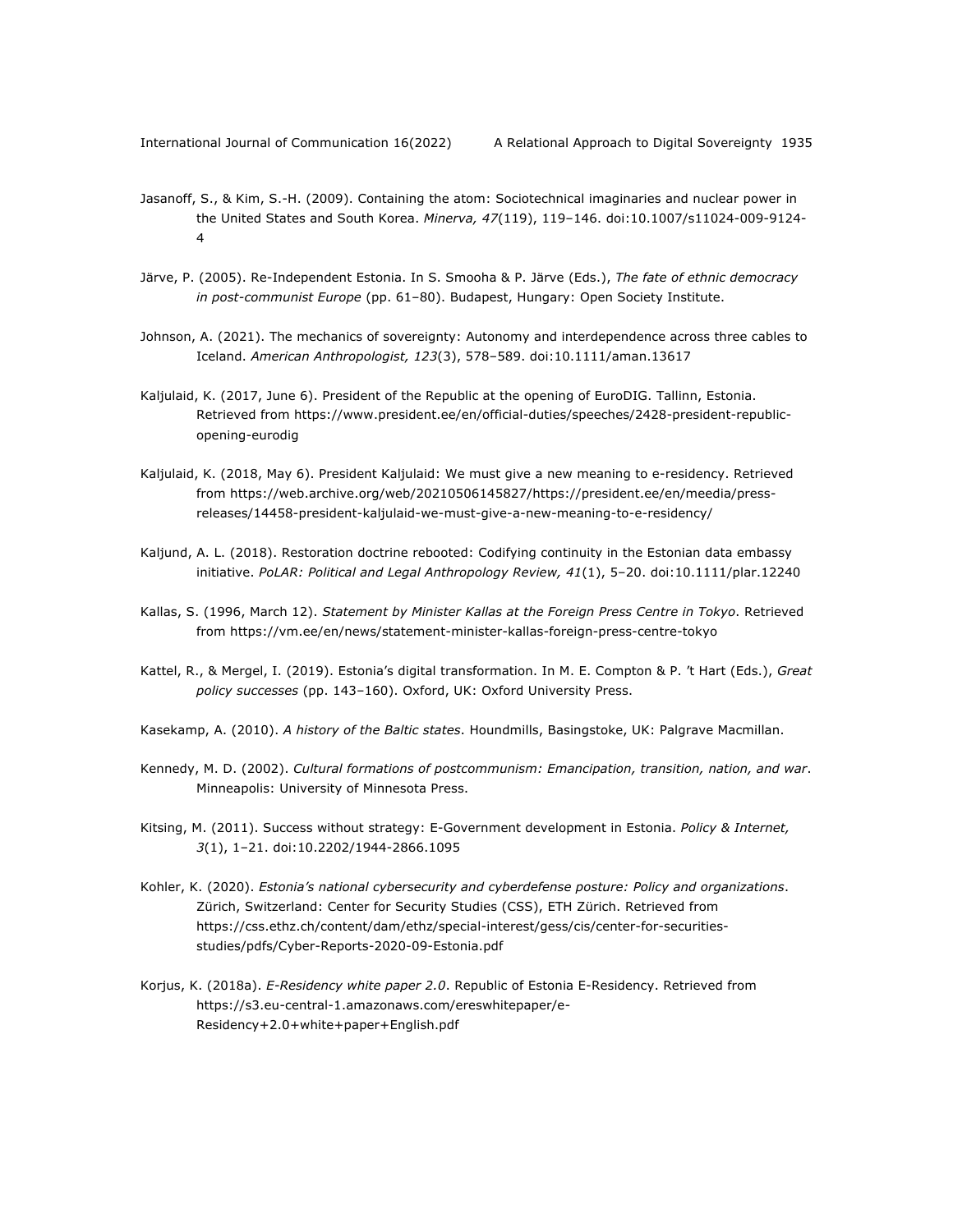- Korjus, K. (2018b, December 18). *Estonian President Kersti Kaljulaid reveals the future direction of e-Residency*. Retrieved from https://medium.com/e-residency-blog/estonian-president-kerstikaljulaid-reveals-the-future-direction-of-e-residency-5b1177dfa78c
- Kotka, T., Vargas Alvarez del Castillo, C. I., & Korjus, K. (2015). Estonian e-Residency: Redefining the nation-state in the digital era. University of Oxford Cyber Studies Programme. Retrieved from https://www.etis.ee/File/DownloadPublic/a25d260a-f24b-4bd0-a456 ddfd6998a68e?name=Working\_Paper\_No.3\_Kotka\_Vargas\_Korjus.pdf
- Krige, J., & Wang, J. (2015). Nation, knowledge, and imagined futures: Science, technology, and nationbuilding, post-1945. *History and Technology, 31*(3), 171–179. doi:10.1080/07341512.2015.1126022
- Krull, A. (2003, April). *ICT infrastructure and e-readiness assessment report: ESTONIA*. Tallinn, Estonia: PRAXIS Center for Policy Studies. Retrieved from http://www.praxis.ee/wpcontent/uploads/2014/03/2003-Ict-infrastructure-and-e-readiness-assessment.pdf
- Kuus, M. (2012). Banal Huntingtonianism: Civilisational geopolitics in Estonia. In S. Guzzini (Ed.), *The return of geopolitics in Europe? Social mechanisms and foreign policy identity in crises* (pp. 174– 191). Cambridge, UK: Cambridge University Press.
- Lagerspetz, M. (1999). Postsocialism as a return: Notes on a discursive strategy. *East European Politics and Societies, 13*(2), 377–390. doi:10.1177/0888325499013002019
- Landler, M., & Markoff, J. (2007, May 28). In Estonia, what may be the first war in cyberspace. *The New York Times*. Retrieved from https://www.nytimes.com/2007/05/28/business/worldbusiness/28iht-cyberwar.4.5901141.html
- Luik, J. (1995, April 8). *Remarks*. Presented at the *Wall Street Journal* Europe's First Annual Central European Economic Reform Summit, London, UK. Retrieved from https://vm.ee/en/news/remarks-mr-juri-luik-wall-street-journal-europes-first-annual-centraleuropean-economic-reform
- Mäe, R. (2017). The story of e-Estonia: A discourse-theoretical approach. *Baltic Worlds, 10*(1–2), 32–44. Retrieved from https://balticworlds.com/wp-content/uploads/2017/06/BW-1-2-2017- M%C3%84E.pdf
- Mälksoo, L. (2013, August 8). The Tallinn Manual as an international event. *International Centre for Defence and Security*. Retrieved from https://icds.ee/en/the-tallinn-manual-as-an-internationalevent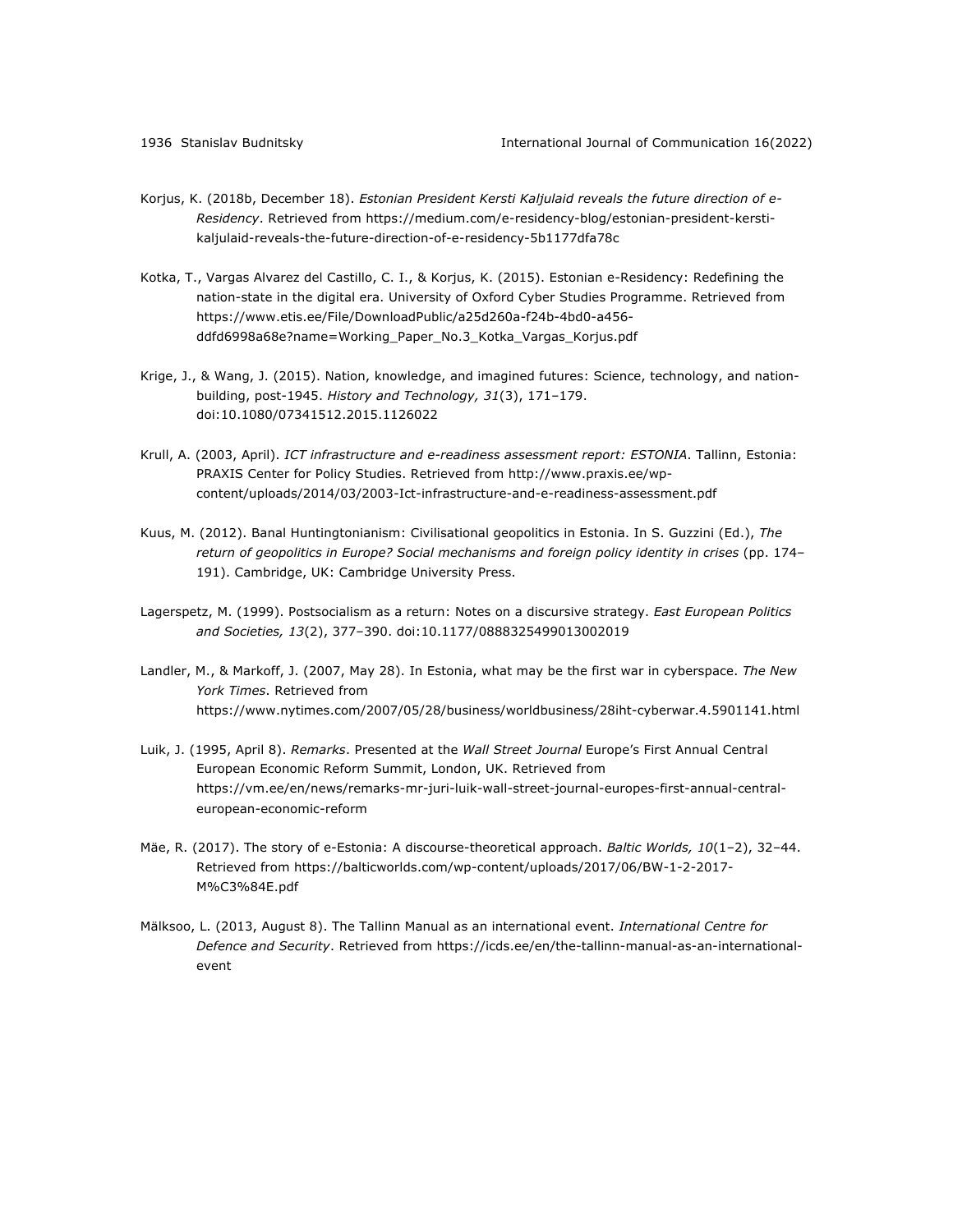- Meri, L. (1996, June 25). *Remarks delivered by Ambassador Trivimi Velliste on behalf of Lennart Meri*. Presented at the IEWS-Citibank Baltic Investors Forum, New York, NY. Retrieved from https://vp1992-2001.president.ee/eng/PrinditavDokument.asp?ID=4428
- Merkel, A., Frederiksen, M., Marin, S., & Kallas, K. (2021, March 1). *Letter to the president of the European Commission on digital sovereignty*. Estonian Government. Retrieved from https://www.valitsus.ee/en/media/3840/download
- Möllers, N. (2020). Making digital territory: Cybersecurity, techno-nationalism, and the moral boundaries of the state. *Science, Technology, & Human Values, 46*(1), 112–138. doi:10.1177/0162243920904436
- Morley, D., & Robins, K. (1995). *Spaces of identity: Global media, electronic landscapes and cultural boundaries*. London, UK: Routledge.
- Mosco, V. (2004). *The digital sublime: Myth, power, and cyberspace*. Cambridge, MA: The MIT Press.
- Obama, B., & Ilves, T. (2014, September 3). *Remarks by President Obama and President Ilves of Estonia in joint press conference*, Tallinn, Estonia. Retrieved from https://obamawhitehouse.archives.gov/the-press-office/2014/09/03/remarks-president-obamaand-president-ilves-estonia-joint-press-confer-0
- Onken, E.-C. (2007). The Baltic states and Moscow's 9 May commemoration: Analysing memory politics in Europe. *Europe-Asia Studies, 59*(1), 23–46. doi:10.1080/09668130601072589
- Osula, A.-M. (2015). *National cyber security organisation in Estonia*. Tallinn, Estonia: NATO Cooperative Cyber Defence Centre of Excellence. Retrieved from https://ccdcoe.org/uploads/2018/10/CS\_organisation\_ESTONIA\_032015\_1.pdf
- Pardes, A. (2016, May 5). Estonia's e-Residency program is the future of immigration. *Vice*. Retrieved from https://www.vice.com/en\_us/article/avyx5a/estonias-e-residency-program-is-the-future-ofimmigration
- Petersoo, P. (2007). Reconsidering otherness: Constructing Estonian identity. *Nations and Nationalism, 13*(1), 117–133. doi:10.1111/j.1469-8129.2007.00276.x
- Pohle, J., & Thiel, T. (2020). Digital sovereignty. *Internet Policy Review, 9*(4), 1–19. doi:10.14763/2020.4.1532
- Pommereau de, I. (2011, March 4). In Estonia, Communism's collapse paved the way for Wi-Fi everywhere. *Christian Science Monitor*. Retrieved from https://www.csmonitor.com/World/Global-News/2011/0304/In-Estonia-Communism-s-collapsepaved-the-way-for-Wi-Fi-everywhere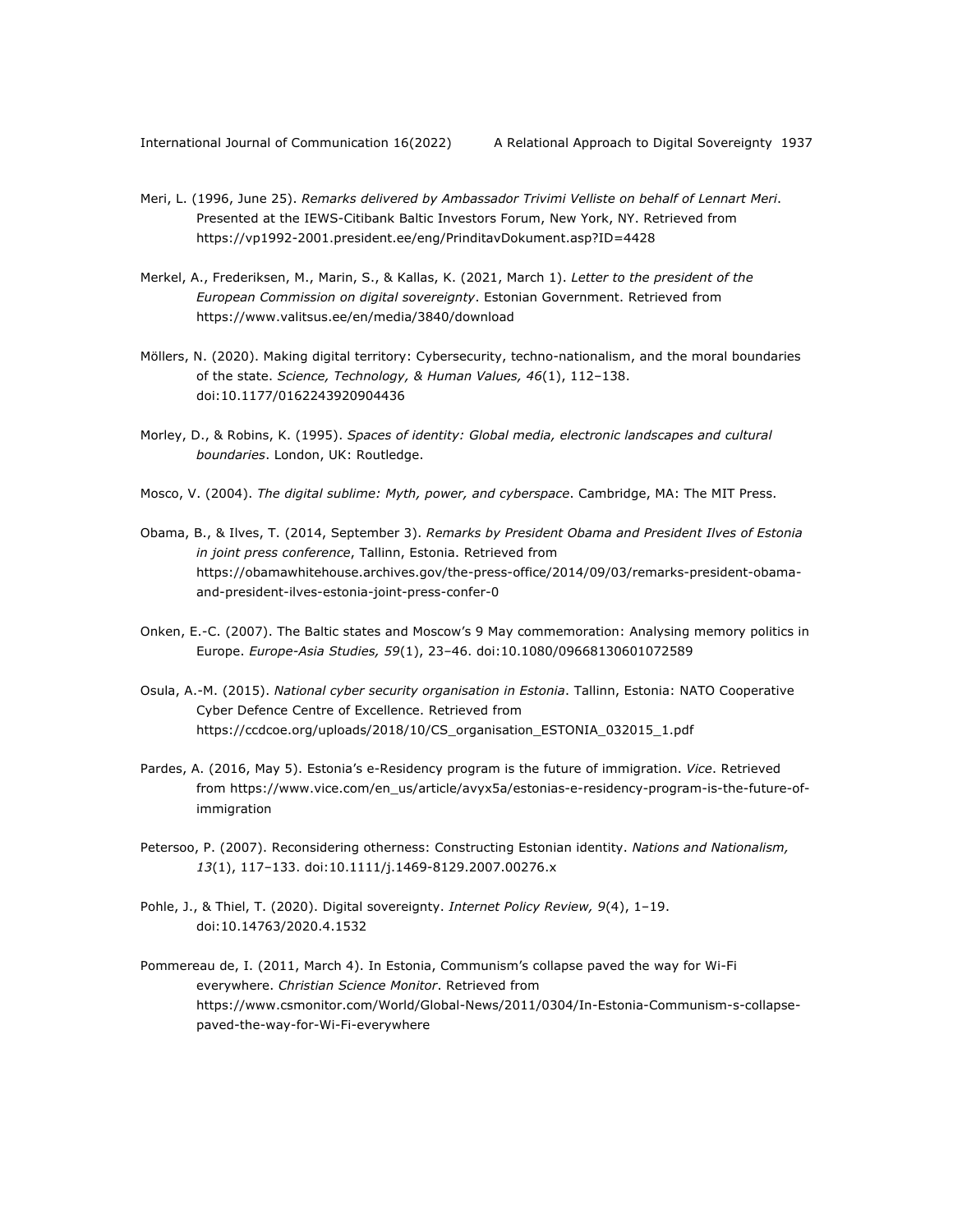- Randver, R. (Ed.). (2006). *Information technology in public administration of Estonia yearbook 2005*. Estonian Ministry of Economic Affairs and Communications. Retrieved from https://www.digar.ee/arhiiv/en/download/214865
- Raun, T. U. (2009). Estonia after 1991: Identity and integration. *East European Politics and Societies, 23*(4), 526–534. doi:10.1177/0888325409342113
- Rits, K. (2015). *EGovernment in Estonia* (No. 17). Brussels, Belgium: European Commission. Retrieved from https://joinup.ec.europa.eu/sites/default/files/document/2015-03/egov\_in\_estonia\_- \_january\_2015\_-\_v\_17\_final.pdf
- Rocha, R., & Hansen, J. (1993). *Estonia: The transition to a market economy*. Washington, DC: The World Bank. Retrieved from http://documents.worldbank.org/curated/en/715701468771070270/pdf/multi0page.pdf
- Runnel, P., Pruulmann-Vengerfeldt, P., & Reinsalu, K. (2009). The Estonian Tiger Leap from postcommunism to the information society: From policy to practice. *Journal of Baltic Studies, 40*(1), 29–51. doi:10.1080/01629770902722245
- Saar Poll. (2014, March). *Public opinion and national defence, March 2014*. Estonian Ministry of Defence. Retrieved from https://www.kaitseministeerium.net/sites/default/files/elfinder/article\_files/public\_opinion\_and\_n ational\_defence\_2014\_march.pdf
- Savchenko, D. (2019). E-Estonia reprogrammed: Nation branding and children coding. In M. Biagioli & V. A. Lepinay (Eds.), *From Russia with code: Programming migrations in post-Soviet times* (pp. 213–228). Durham, NC: Duke University Press.
- Schneider, F. (2018). *China's digital nationalism*. New York, NY: Oxford University Press.
- Schulte, S. R. (2013). *Cached: Decoding the Internet in global popular culture*. New York: NYU Press.
- Taagepera, R. (1993). *Estonia: Return to independence*. Boulder, CO: Routledge.
- Tammpuu, P., & Masso, A. (2018). "Welcome to the virtual state": Estonian e-residency and the digitalised state as a commodity. *European Journal of Cultural Studies, 21*(5), 543–560. doi:10.1177/1367549417751148
- Tikk, E., Kaska, K., & Vihul, L. (2010). *International cyber incidents—Legal considerations*. Tallinn: Cooperative Cyber Defence Centre of Excellence. Retrieved from https://ccdcoe.org/uploads/2018/10/legalconsiderations\_0.pdf